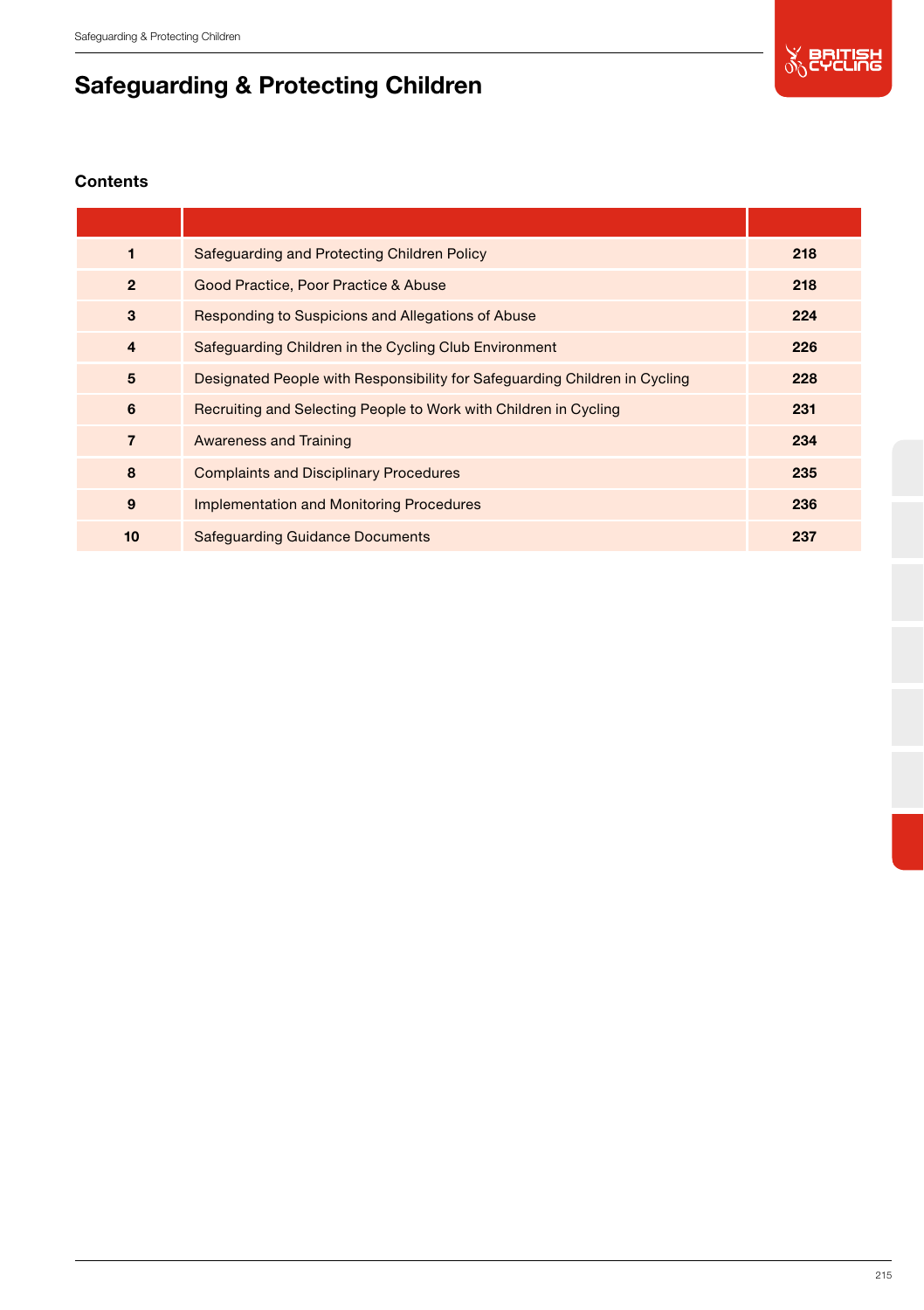

# **Glossary**

| <b>Term</b>                                                  | Definition / Explanation                                                                                                                                                                                                                                                                                                                                                                                                                                                                                      |  |  |  |
|--------------------------------------------------------------|---------------------------------------------------------------------------------------------------------------------------------------------------------------------------------------------------------------------------------------------------------------------------------------------------------------------------------------------------------------------------------------------------------------------------------------------------------------------------------------------------------------|--|--|--|
| Adult                                                        | A person of or over the age of 18 years                                                                                                                                                                                                                                                                                                                                                                                                                                                                       |  |  |  |
| <b>Barring Status</b><br>Check                               | A check against the list of individuals who may be barred from working with children and<br>therefore should not be engaging in regulated activity.                                                                                                                                                                                                                                                                                                                                                           |  |  |  |
| Child                                                        | Anyone under the age of 18.                                                                                                                                                                                                                                                                                                                                                                                                                                                                                   |  |  |  |
| <b>Child Protection in</b><br><b>Sport Unit (CPSU)</b>       | The CPSU team is sited within the National Society for the Prevention of Cruelty to Children<br>(NSPCC) and was established with joint funding from Sport England.                                                                                                                                                                                                                                                                                                                                            |  |  |  |
| <b>Children's Social</b><br><b>Care Services</b>             | The Local Authority statutory agency with responsibility for safeguarding and protecting children<br>and families, formerly known as Social Services.                                                                                                                                                                                                                                                                                                                                                         |  |  |  |
| <b>Club Welfare Officer</b><br>(CWO)                         | The designated individual within a British Cycling affiliated club whose responsibilities are<br>explained in Section 5.1.                                                                                                                                                                                                                                                                                                                                                                                    |  |  |  |
| <b>Disclosure and</b><br><b>Barring Service</b><br>(DBS)     | The DBS was formed through a merger of the Criminal Records Bureau and Independent<br>Safeguarding Authority. A DBS check will access an individual's criminal record information<br>for registered bodies who deploy people working with children so that they can make an<br>informed decision about the individuals suitability to work in that position. Additionally the DBS<br>will complete a Barring Status Check on an individual whose role fulfils the relevant criteria of<br>Regulated Activity. |  |  |  |
| <b>Disclosure Scotland</b>                                   | Agency who operate similar to DBS in Scotland                                                                                                                                                                                                                                                                                                                                                                                                                                                                 |  |  |  |
| <b>Duty of Care</b>                                          | The duty that rests upon an individual or organisation to ensure that all reasonable steps are<br>taken to ensure the safety of any person involved in an activity for which that individual or<br>organisation is responsible (SG 3.1).                                                                                                                                                                                                                                                                      |  |  |  |
| In loco parentis                                             | The additional obligation on a coach, or other individual with responsibility for children, to act as<br>a 'reasonable parent' would be expected to act.                                                                                                                                                                                                                                                                                                                                                      |  |  |  |
| <b>Local Safeguarding</b><br><b>Children Board</b><br>(LSCB) | They co-ordinate what is done by all agencies/organisations who provide                                                                                                                                                                                                                                                                                                                                                                                                                                       |  |  |  |
| Member                                                       | A 'member' of British Cycling who holds either Gold, Silver, Bronze, Family or Ride membership<br>and is bound by the rules and regulations of British Cycling.                                                                                                                                                                                                                                                                                                                                               |  |  |  |
| Parent / Carer                                               | A generic term which includes parents, carers and guardians                                                                                                                                                                                                                                                                                                                                                                                                                                                   |  |  |  |
| Personnel                                                    | Employees of British Cycling and its affiliated clubs or facilities used in cycling as well as<br>volunteers and all participants in the sport of cycling.                                                                                                                                                                                                                                                                                                                                                    |  |  |  |
| <b>Position of trust</b>                                     | Where an individual, such as a coach, teacher, or club officer who makes decisions for or about a<br>child, can influence the child's actions and may misuse that position to groom or abuse the child.<br>This position can be a positive one, in building confidence and self-esteem in children.                                                                                                                                                                                                           |  |  |  |
| <b>Protection of</b><br>Freedoms Act 2012                    | This legislation contains all of the new safeguarding and vetting requirements additional to the<br>Safeguarding Vulnerable Groups Act 2006                                                                                                                                                                                                                                                                                                                                                                   |  |  |  |
| <b>Registered Body</b>                                       | An organisation such as British Cycling that is able to act as a recipient of DBS information on<br>behalf of its members                                                                                                                                                                                                                                                                                                                                                                                     |  |  |  |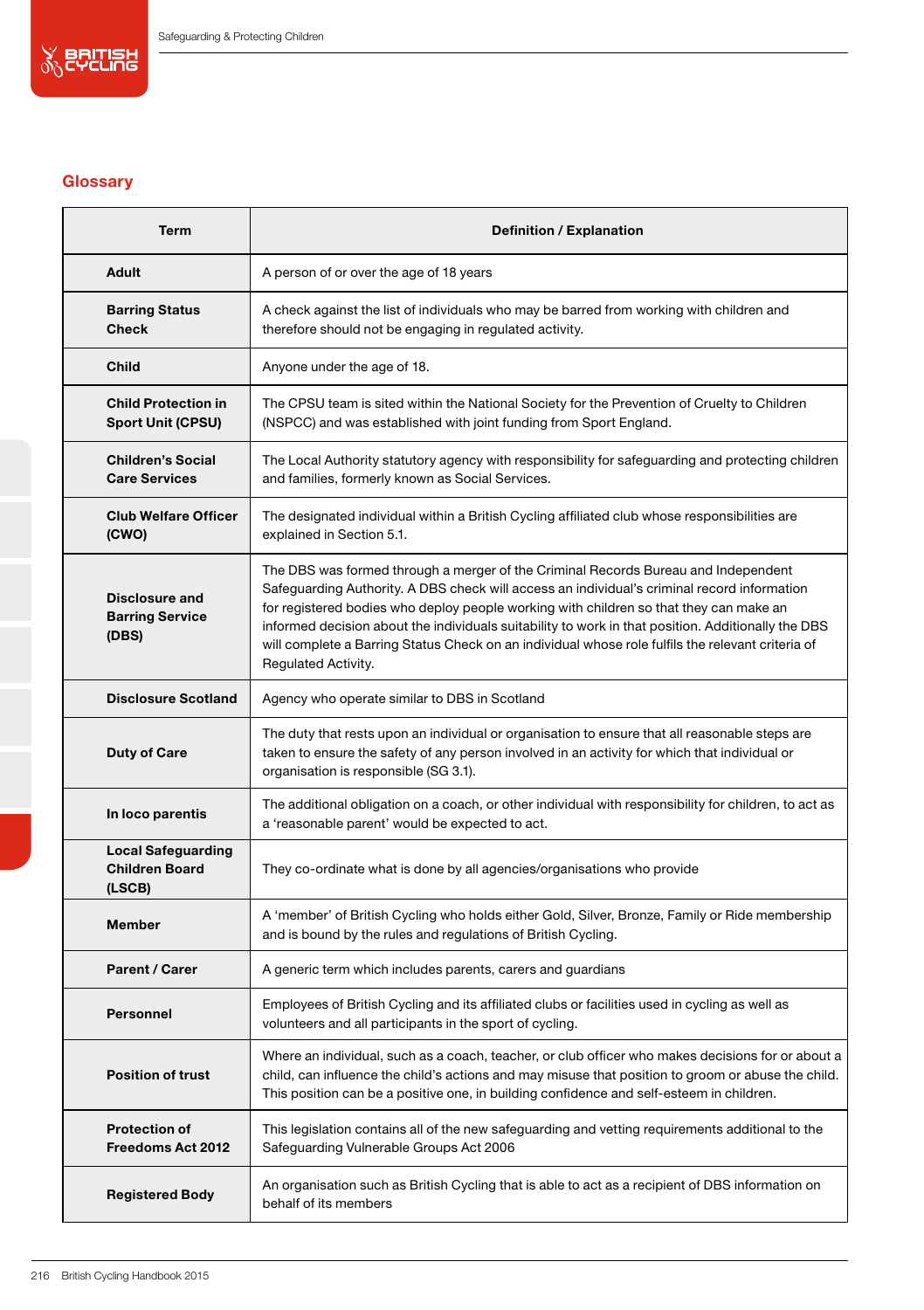

| Term                                              | Definition / Explanation                                                                                                                                                                                                                                                                                                                                                                          |  |  |  |  |
|---------------------------------------------------|---------------------------------------------------------------------------------------------------------------------------------------------------------------------------------------------------------------------------------------------------------------------------------------------------------------------------------------------------------------------------------------------------|--|--|--|--|
|                                                   | Regulated Activity (RA) involves contact with children and is:<br>Of a specific nature e.g. training, teaching, supervising, advice, treatments or transport provided<br>for the purposes of the activity<br>Or                                                                                                                                                                                   |  |  |  |  |
|                                                   | In a specified place e.g. schools, children's homes and hospitals, juvenile detention facilities,<br>adult care homes.                                                                                                                                                                                                                                                                            |  |  |  |  |
| <b>Regulated Activity</b>                         | And<br>Occurs once a week or more<br>And/or                                                                                                                                                                                                                                                                                                                                                       |  |  |  |  |
|                                                   | Occurs on four or more occasions in a 30 day period<br>And/or                                                                                                                                                                                                                                                                                                                                     |  |  |  |  |
|                                                   | Occurs overnight between 2am and 6am.<br>Following the introduction of the Protection of Freedoms Act 2012 an additional element to this<br>definition is included which states that "unsupervised" volunteers and employees in regulated<br>activity may be required to have a check (additional to criminal records checks) to ascertain<br>whether they are barred from working with children. |  |  |  |  |
| <b>Regulated Activity</b><br>Provider             | The person or organisation responsible for employing or deploying workers to facilitate an<br>activity, whether these workers are paid or unpaid. See SG 2.1                                                                                                                                                                                                                                      |  |  |  |  |
| <b>Risk assessment</b>                            | A procedure to help identify possible sources of danger and take appropriate action to minimise<br>these risks taking into account the age, number, competence of participants, weather, activity etc.                                                                                                                                                                                            |  |  |  |  |
| Rider                                             | Generic term to include every type of cyclist including children                                                                                                                                                                                                                                                                                                                                  |  |  |  |  |
| <b>Safeguarding Lead</b><br>Officer (SLO)         | British Cycling Officer whose responsibilities are explained in Section 5.2                                                                                                                                                                                                                                                                                                                       |  |  |  |  |
| <b>Safeguarding Vulnerable</b><br>Groups Act 2006 | Established ISA and VBS to protect children and vulnerable adults. See SG 2.1.                                                                                                                                                                                                                                                                                                                    |  |  |  |  |
| SG                                                | Safeguarding Guidance documents, detailed in Section 10                                                                                                                                                                                                                                                                                                                                           |  |  |  |  |
|                                                   | Being in a position to have regular and direct contact with children/Vulnerable Adults whether as<br>a volunteer or employee (see 'Position of Trust'). This is a 'regulated position':                                                                                                                                                                                                           |  |  |  |  |
| <b>Significant Access</b>                         | 1. Those whose normal duties (paid or unpaid) include caring for, training, supervising or being in<br>sole charge of those under 18 years of age.                                                                                                                                                                                                                                                |  |  |  |  |
|                                                   | 2. Those whose normal duties include supervising or managing an individual in his work in a<br>regulated position.                                                                                                                                                                                                                                                                                |  |  |  |  |
| <b>Vulnerable Groups</b>                          | A collective term referring to both children and Vulnerable Adults                                                                                                                                                                                                                                                                                                                                |  |  |  |  |
| Welfare of the child is<br>paramount              | This is a key principle of the Children Act 1989. It means that the needs of children override those<br>of the adults working with them.                                                                                                                                                                                                                                                          |  |  |  |  |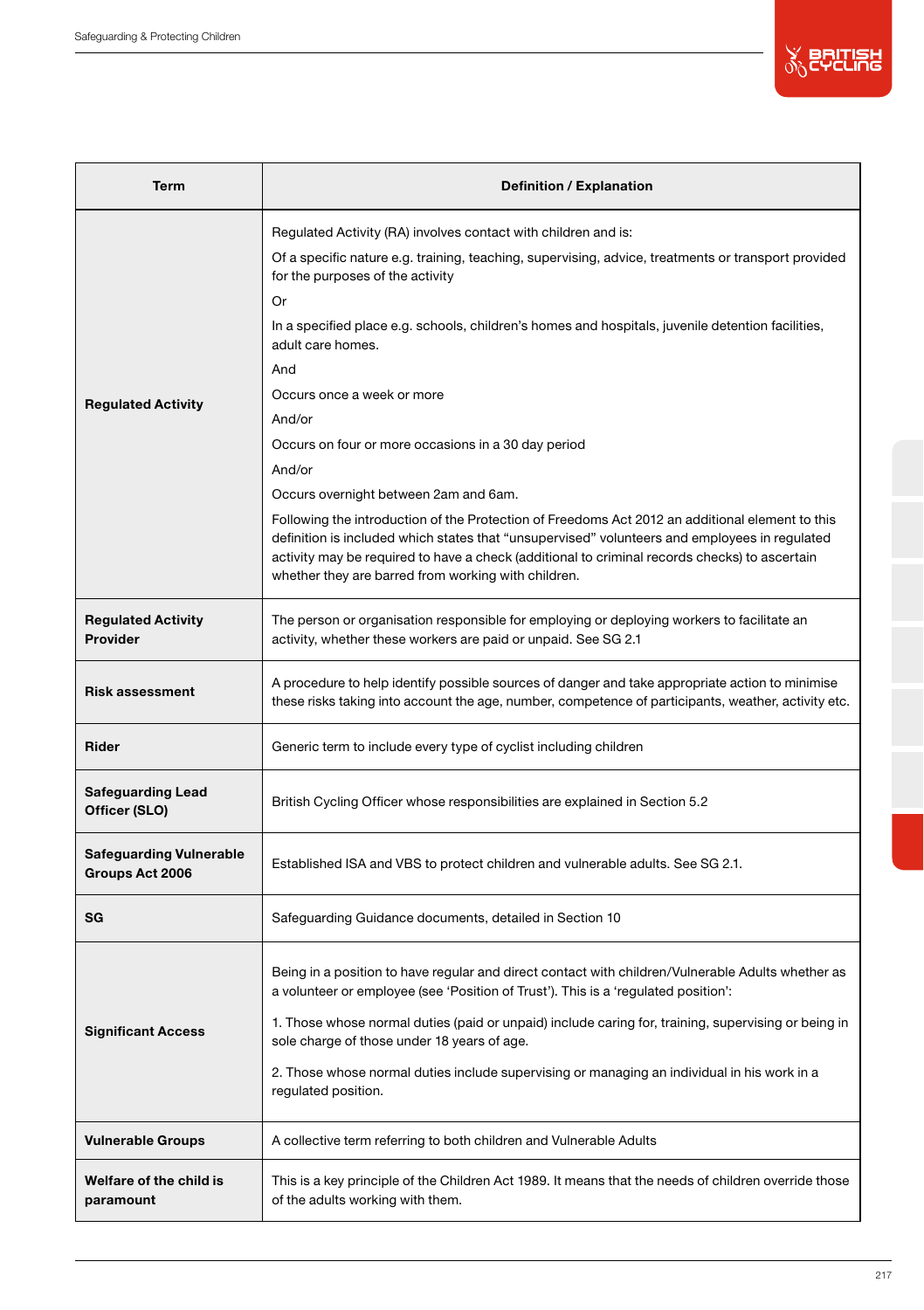# 1. Safeguarding and Protecting Children **Policy**

# 1.1 General Principles

义思尔思

Everyone who participates in cycling is entitled to do so in a safe and enjoyable environment.

- All British Cycling clubs, events and associated individuals must follow the policies defined in this document.
- British Cycling is committed to helping everyone in cycling accept their responsibility to safeguard children from harm and abuse and support them to do so.
- This document sets out the procedures you need to follow to protect children and what you need to do if you have any concerns.

#### 1.2 Scope

These policies apply to all riders, coaches, volunteers, employees and anyone involved in cycling, whether or not they are British Cycling members. All these people have a duty of care to safeguard the welfare of children and prevent their abuse.

### 1.3 Why these policies are needed

Abuse can occur in many situations including the home, school and the cycling club. We know that some individuals will actively seek access to children through sport in order to harm them.

#### 1.4 Policy Statement

British Cycling is committed to:

- making the welfare of children paramount. This means that the need to ensure that children are protected is a primary consideration and may override the rights and needs of those adults working with them.
- enabling everyone whatever their age, culture, disability, gender, language, racial origin, religious belief and/or sexual identity to participate in cycling in a fun and safe environment.
- taking all reasonable steps to protect children from harm, discrimination and degrading treatment and to respect their rights, wishes and feelings.
- taking seriously all suspicions and allegations of poor practice or abuse and responding swiftly and appropriately to them in accordance with current procedures.
- ensuring that all British Cycling employees who work with children are appropriate for that role and responsibilities and provided with relevant training.
- requiring all its member clubs, events and commissions to accept responsibility for the welfare of the children in their care in accordance with all British Cycling's policies and procedures, and to incorporate these in their constitutions and rules.
- recognising that children and families from minority group backgrounds may face barriers to accessing help and reporting concerns in respect of safeguarding issues.

# 2. Good Practice, Poor Practice & Abuse

# 2.1 Introduction

It can be difficult to distinguish poor practice from abuse, whether intentional or accidental. It is not the responsibility of any individual involved in cycling to make judgements regarding whether or not abuse is taking place, however, all British Cycling personnel have the responsibility to recognise and identify poor practice and potential abuse, and act on this if they have concerns as explained in section 3.

# 2.2 Good Practice

The role of a coach enables that individual to potentially develop a close relationship with children. All coaches have a responsibility to maintain high standards of professional practice.

British Cycling strongly advises that coaches of junior cyclists:

- are a British Cycling member.
- are bound by the British Cycling Code of Conduct (SG 1.1) and Sports Coach UK Code of Conduct.
- are a qualified British Cycling coach.
- have completed Safeguarding and Protecting Children training.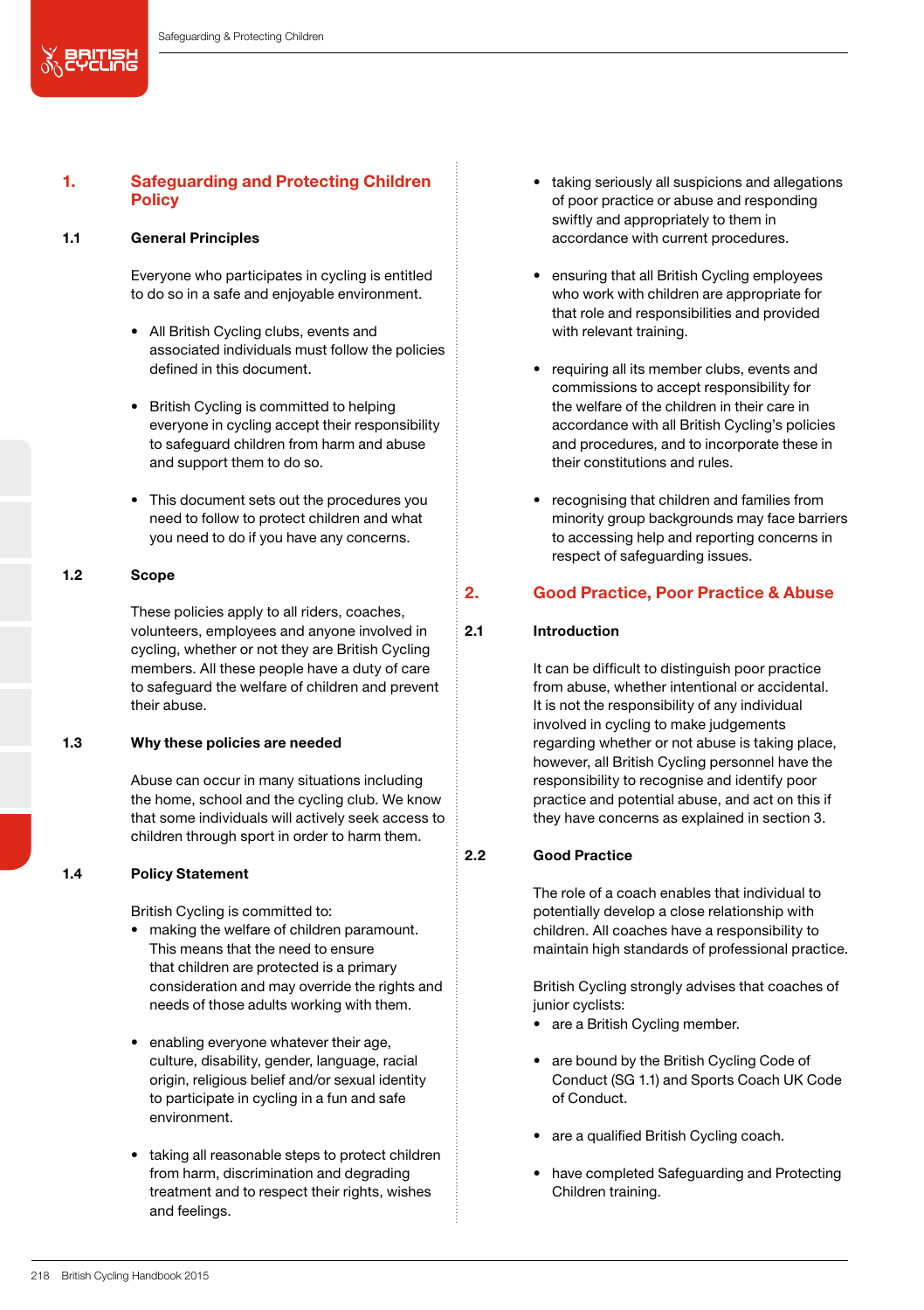

• are suitably educated in Child Protection and First Aid as a minimum standard.

# Everyone should:

- conduct a risk assessment before undertaking any cycling related activities.
- aim to make the experience of cycling fun and enjoyable.
- promote fairness and playing by the rules.
- not tolerate the use of prohibited or illegal substances.
- treat all children fairly and preserve their dignity; this includes giving more and less talented members of a group similar attention. time and respect commensurate with their needs.

Coaches and those working directly with children should:

- respect the developmental stage of each cyclist and not risk compromising their welfare in a desire for club or personal achievement.
- ensure that the training intensity is appropriate to the physical, social and emotional stage of the development of the rider (further information is available from the Coaching resources).
- work with parents and children to develop training and competition schedules which are suited to the needs and the lifestyle of the rider, not the ambitions of the parents, coaches, team managers or club.
- build relationships based on mutual trust and respect, encouraging children to take responsibility for their own development and decision-making
- always be publicly open when working with children:
- avoid coaching sessions or meetings where a coach and an individual athlete are completely unobserved.
- keep parents informed about the content and nature of any communications you have directly with their children including emails and text messages.
- try to avoid one on one situations in changing rooms. If children need to be supervised/ helped try to involve parents or carers.
- maintain an appropriate and open environment, with no secrets.
- avoid unnecessary physical contact with young people. Physical contact (touching) can be appropriate so long as:
- it is neither intrusive nor disturbing.
- the reason that it is necessary has been fully explained.
- the rider's permission has been openly given.
- it is delivered in an open environment.
- maintain a safe and appropriate relationship with cyclists. It is inappropriate for coaches and others in positions of trust to have an intimate relationship with a child under 18 years. This could be a criminal offence, an 'abuse of trust' as defined by the Sexual Offences (Amendment) Act 2000.
- be an excellent role model by maintaining appropriate standards of behaviour guarding.
- gain written parental consent, to act in loco parentis for the administration of emergency first aid or other medical treatment if the need arises.
- be aware of any medical conditions, existing injuries, disabilities and medicines being taken. Keep a written record of any injury or accident that occurs, together with details of any treatment given.
- ensure that someone with appropriate training in and current knowledge of emergency first aid is available.
- gain written parental consent for any travel arrangements where appropriate and ensure risk assessments are completed taking into consideration the vehicle, length of drive, road conditions etc and ensure appropriate supervision is in place within British Cycling Coaching guidelines.
- gain written parental consent where an activity includes an overnight stay (see SG 4.2).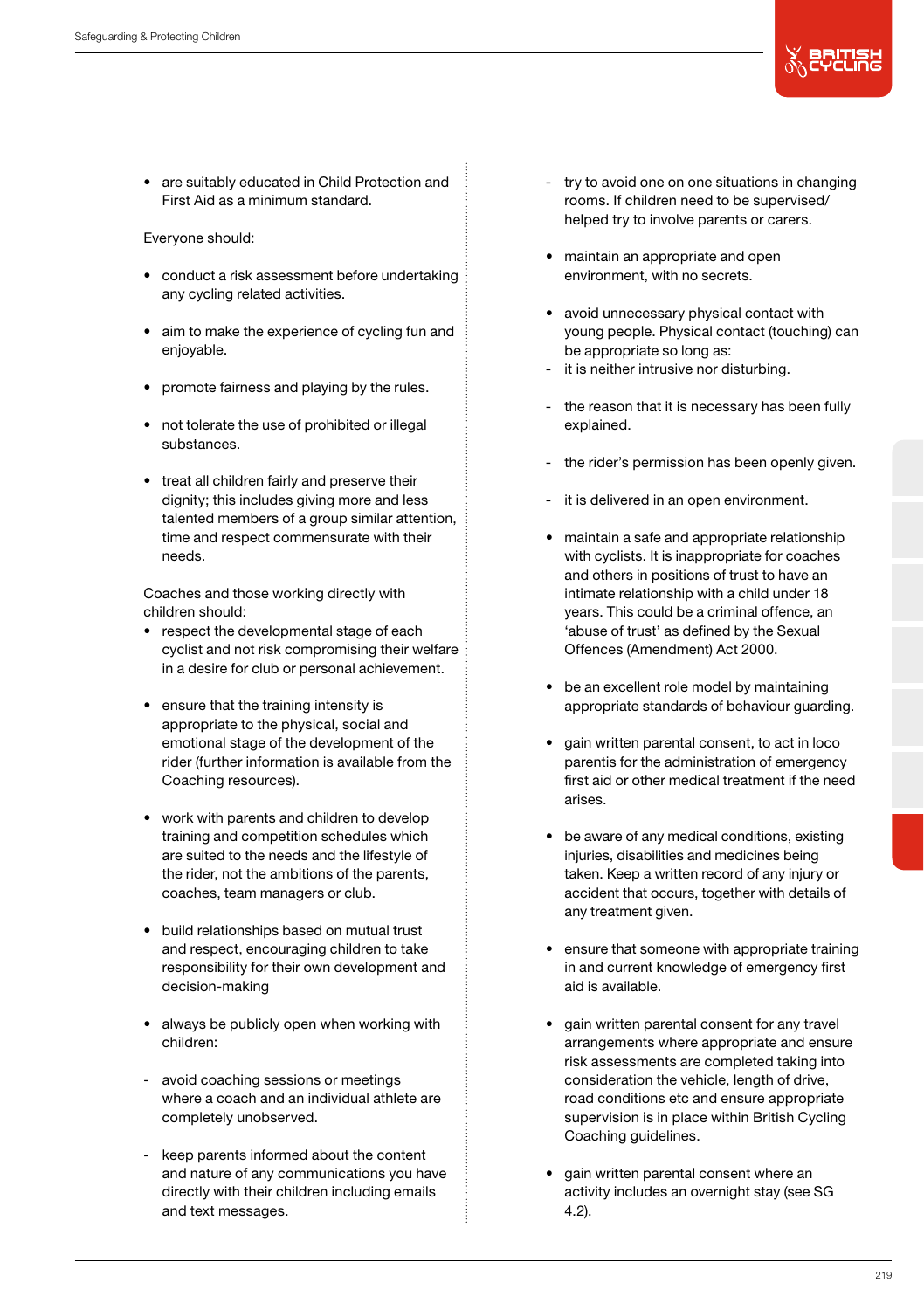Parents should:

 $\mathbb{X}$  portial

- talk regularly with their children about their cycling activities and their welfare.
- talk regularly with their child's coach about their child's cycling activity.
- monitor the relationships that are inevitably created through their child's participation in cycling.
- monitor any communications that their child receives regarding their participation in cycling.
- contact British Cycling's SLO should there be concerns about any inappropriate behaviour.

# 2.3 Poor Practice

The following are regarded as poor practice and should be avoided:

- contacting riders in excess of what a reasonable, professional coach would.
- spending excessive amounts of time alone with children away from others.
- engaging in rough, physical or sexually provocative games.
- allowing or engaging in inappropriate touching of any form.
- using inappropriate language to a child or allowing children to use inappropriate language unchallenged.
- making sexually suggestive comments to a child, even in jest.
- reducing a child to tears as a form of control.
- letting allegations made by a child go uninvestigated, unrecorded, or not acted upon.
- doing things of a personal nature that children can do for themselves.
- taking children alone in a car on journeys, however short (see note below).
- inviting or taking children to your home or office where they will be alone with you (see note below).
- sharing a room with a child.

*Note: In exceptional circumstances it may be impractical to avoid some of these particular examples of poor practice. In which case, to protect both the children and yourself, you must seek parental consent and also make sure that the CWO of your club/organisation is aware of the situation and gives approval.*

*If whilst in your care a child is accidentally hurt, the child seems distressed in any way, appears to be sexually aroused by your actions, or misunderstands or misinterprets something you have done, report any such incidents as soon as possible to another adult and make a brief written note of it. Parents should also be informed of the incident.*

# 2.4 Abuse

Abuse is a broad term in the context of safeguarding children. There are many degrees of abuse and it can take many forms. This can range from low-level name calling or ridiculing of a rider, which may be considered "poor practice" to serious neglect or physical attacks which would likely lead to a child protection investigation being conducted.

Abuse in all its forms can affect a child at any age. The effects can be so damaging that without appropriate intervention, they may continue to have a very negative impact upon an individual into adulthood.

An individual who has been abused may:

- find it difficult, or impossible to maintain a stable, trusting relationship.
- become involved with drugs or prostitution.
- attempt suicide or self-harm.
- go on to abuse another child.
- show angry or volatile behaviour without reason.

Those who belong to a group that may be considered additionally vulnerable such as those with disabilities may be at increased risk of abuse through various factors such as:

- stereotyping.
- prejudice.
- discrimination, including ethnic or racial.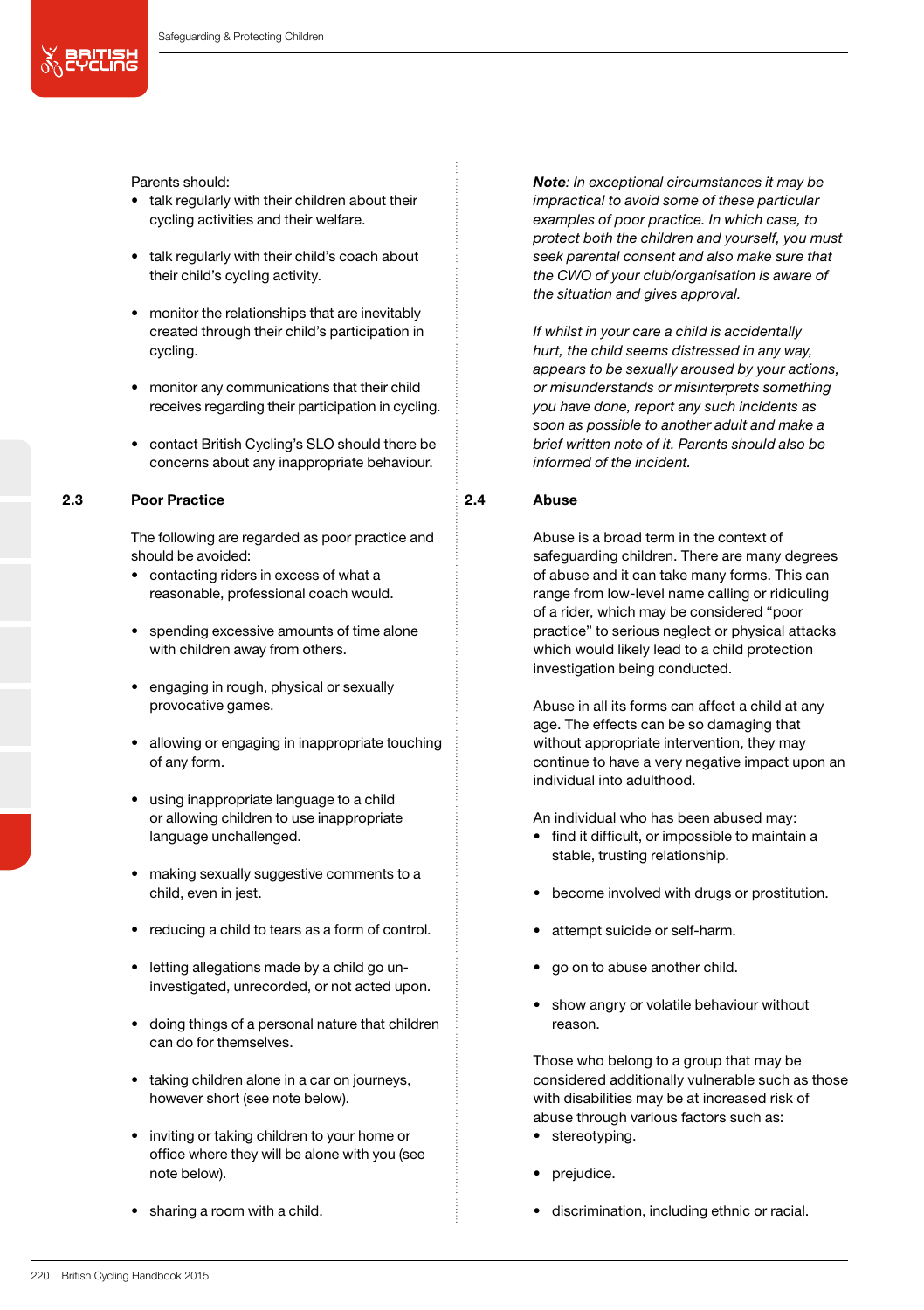

- isolation.
- powerlessness to protect themselves.
- inability to communicate that abuse has occurred.

# 2.4.1 Indicators of Abuse

Even for those experienced in working with child abuse, it is not always easy to recognise a situation where abuse may occur or has already taken place. It is not the responsibility of those working in cycling to decide that child abuse is occurring, but it is their responsibility to act on any concerns.

Indications that a child is being abused may include one or more of the following:

- unexplained or suspicious injuries such as bruising, cuts or burns, particularly if situated on a part of the body not normally prone to such injuries or an injury for which an explanation seems inconsistent.
- the child describes what appears to be an abusive act involving him/her.
- someone else, a child or adult, expresses concern about the welfare of a child.
- unexplained changes in a child's behaviour, e.g. becoming very quiet, withdrawn, displaying sudden outbursts of temper or behaviour changing over time.
- inappropriate sexual awareness.
- engaging in sexually explicit behaviour.
- distrust of adults, particularly those with whom a close relationship would normally be expected.
- difficulty in making friends.
- being prevented from socialising with other children.
- displaying variations in eating patterns including overeating or loss of appetite.
- losing weight for no apparent reason.
- becoming increasingly dirty or unkempt.

Abuse may be classified under the following headings:

# 2.4.2 Neglect

*"Neglect is the persistent failure to meet a child's basic physical and/or psychological needs, likely to result in the serious impairment of the child's health or development. It may also include neglect of, or unresponsiveness to, a child's basic emotional needs." (Working together to safeguard children 2010)*

In a cycling context this could include:

- a coach not keeping children safe by exposing them to undue cold, heat or the unnecessary risk of injury e.g. allowing cyclists under their supervision to train or race inappropriately clothed for the prevailing conditions.
- a parent consistently leaving a child without adequate provisions e.g. food, water, clothing, sun protection.

# 2.4.3 Physical Abuse

*"Physical abuse may involve hitting, shaking, throwing, poisoning, burning or scalding, drowning, suffocating or otherwise causing physical harm to a child. Physical harm may also be caused when a parent or carer fabricates the symptoms of or induces illness in a child." (Working together to safeguard children 2010)*

In a cycling situation this could include:

- a coach disregarding the individual requirements of each child's growing body or needs when setting a training programme.
- a coach shaking a rider who has misbehaved during a session.

# 2.4.4 Sexual Abuse

*"Sexual abuse involves forcing or enticing a child or young person to take part in sexual activities, whether or not the child is aware of, or consents to, what is happening. The activities may involve physical contact, including penetrative acts such as rape, buggery or oral sex or non-penetrative acts such as fondling. It may also include noncontact activities such as involving children in looking at, or in the production of, pornographic material or watching sexual activities, or*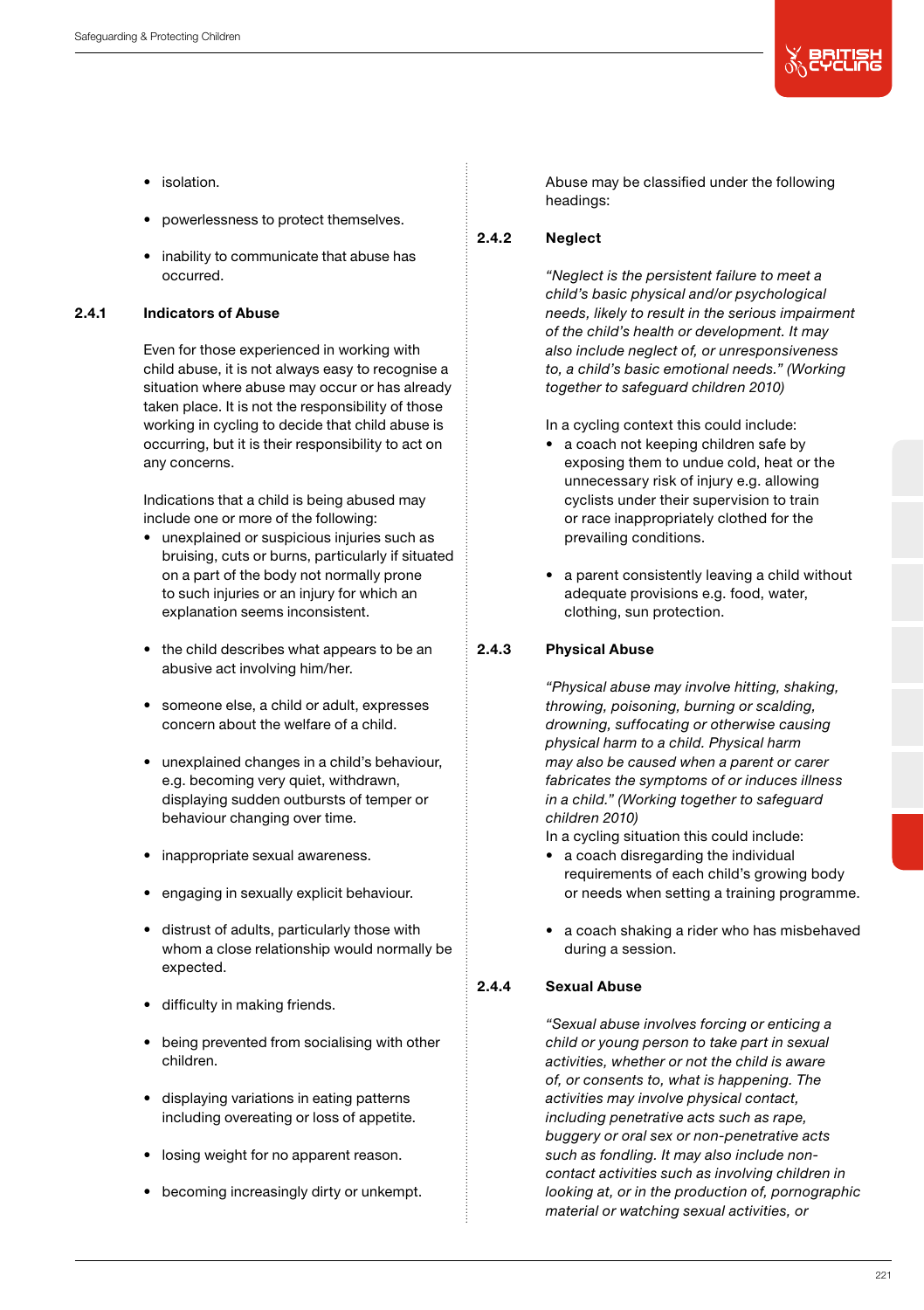

*encouraging children to behave in sexually inappropriate ways." (Working together to safeguard children 2010)*

In a cycling situation indicators could include:

- a coach engaging in unnecessary and inappropriate physical contact e.g. massaging the thighs of the riders suggestively.
- a coach making suggestive comments to their riders.
- an inappropriately close relationship developing between a rider and a coach.
- an individual spending an unnecessary amount of time in the changing area when children are present.

# 2.4.5 Emotional Abuse

*"Emotional abuse is the persistent emotional ill treatment of a child such as to cause severe and persistent adverse effects on the child's emotional development. It may involve making the child feel or believe that they are worthless or unloved, inadequate or valued only insofar as they meet the needs of another person. It may feature age or developmentally inappropriate expectations being imposed on children. It may involve seeing or hearing the ill-treatment of another. It may involve serious bullying causing children to frequently feel frightened or in danger, or the exploitation or corruption of children. Some level of emotional abuse is involved in all types of maltreatment of a child, although it may occur alone." (Working together to safeguard children 2010)*

*In a cycling situation this could include:*

- a parent or coach subjecting a rider to constant criticism, name-calling, sarcasm, bullying or racism.
- a parent or coach putting a rider under unrealistic pressure in order to perform to high expectations.

# 2.5 Bullying

"Bullying is deliberately hurtful behaviour, usually repeated over a period of time, where it is difficult for those being bullied to defend themselves" (Working together to safeguard children 2010)

Bullying can be:

- Emotional being unfriendly, excluding (emotionally and physically), sending hurtful text messages, tormenting, (e.g. hiding kit or equipment, threatening gestures).
- Physical pushing, kicking, hitting, punching or any use of violence.
- Racist racial taunts, graffiti or gestures
- Sexual unwanted physical contact or sexually abusive comments.
- Homophobic because of, or focussing on, the issue of sexuality.
- Verbal name-calling, sarcasm, spreading rumours, teasing.

# 2.5.1 Anti-Bullying Policy

British Cycling is committed to fostering a caring, friendly and safe environment for everyone involved in cycling so that they can participate in a relaxed and secure atmosphere. Bullying of any kind is unacceptable in cycling. If bullying does occur, all riders, coaches, volunteers or parents should be able to tell and know that incidents will be dealt with promptly and effectively.

Bullies come from all walks of life. They bully for a variety of reasons and may even have been bullied or abused themselves. Typically, bullies can have low self-esteem, be excitable, aggressive or jealous. Bullies can be boys or girls, men or women. Although bullying often takes place in schools, research shows it can and does occur anywhere where there is inadequate supervision – on the way to and from school, at a sporting event, in the playground or changing rooms. Competitive sports such as cycling are an ideal environment for the bully.

The bully in cycling can be a:

- parent who pushes too hard.
- coach who adopts a 'win at all costs' philosophy.
- rider who intimidates or ridicules a peer.
- club official who places unfair pressure on a person.
- spectator who constantly shouts abuse.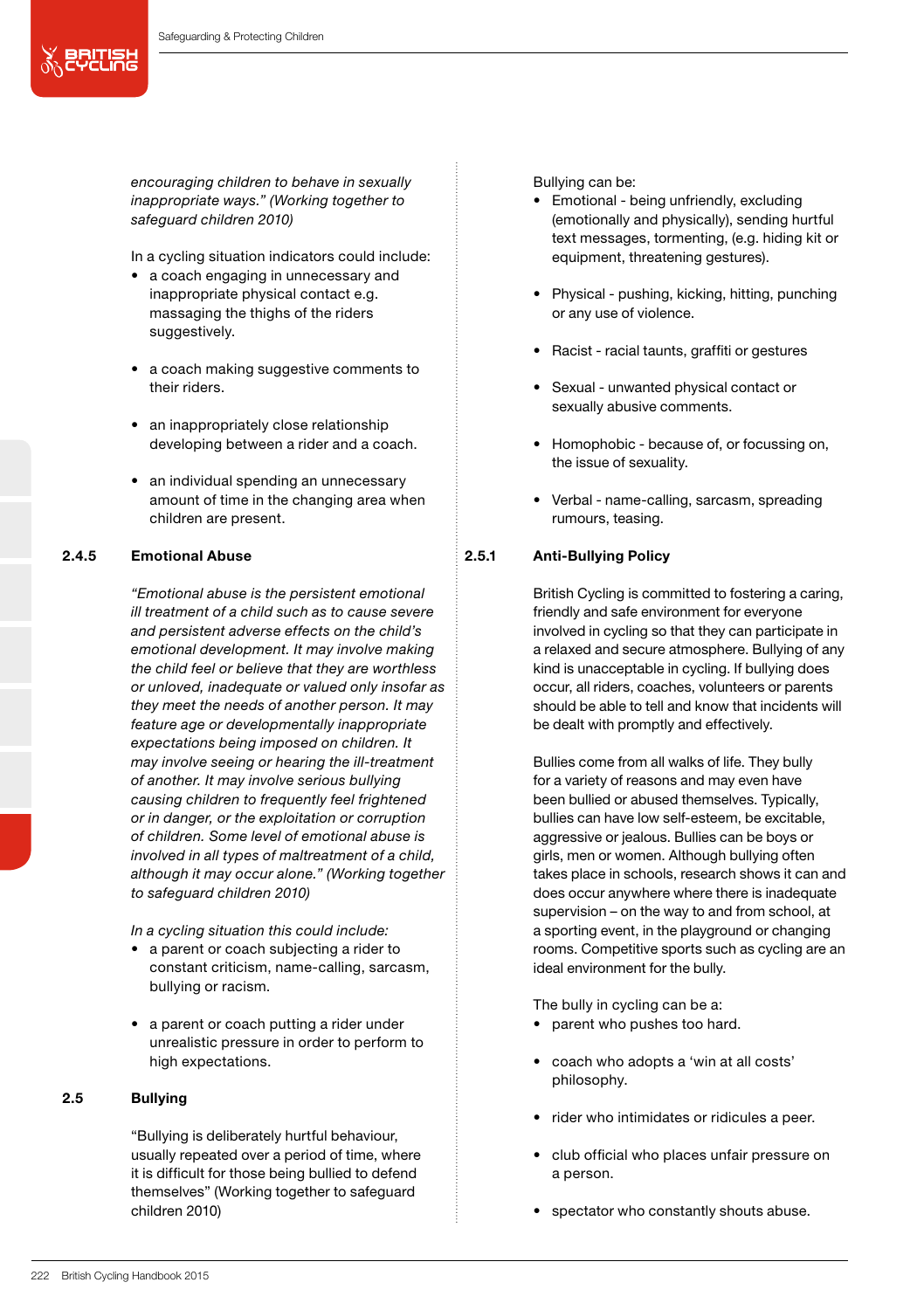

# 2.5.2 Why is it important to respond to bullying?

Bullying results in pain and distress to the victim. No one deserves to be a victim of bullying. Everybody has the right to be treated with respect. Cyclists who are bullying need to learn different ways of behaving. Everyone involved in cycling has a responsibility to respond promptly and effectively to issues of bullying. For specific guidance on actions to prevent and deal with bullying, refer to SG 1.5 and SG 1.5a.

#### 2.5.3 Signs and Symptoms

The damage inflicted by bullying can frequently be underestimated. It can cause considerable distress to children. A child may indicate by signs or behaviour that he or she is being bullied. Adults should be aware of these possible signs and that they should investigate if a child:

- says they are being bullied.
- is unwilling to go to club sessions.
- becomes withdrawn, anxious or lacking in confidence.
- regularly feels ill before training sessions.
- has clothes torn or possessions damaged.
- has possessions go 'missing'.
- asks for money or starts stealing money (to pay bully).
- has unexplained cuts or bruises.
- is frightened to say what's wrong.
- gives improbable excuses for any of the above.
- In more extreme cases:
- starts stammering.
- cries themselves to sleep at night, has nightmares or wets the bed.
- becomes aggressive, disruptive or unreasonable.
- is bullying other children or siblings.
- stops eating.
- self-harms.
- attempts or threatens suicide or runs away.

These signs and behaviours may indicate other problems, but bullying should be considered a possibility and be investigated.

## 2.5.4 Cyber Bullying

Cyber Bullying refers to bullying and harassment through the use of electronic devices such as personal computers and mobile phones - using email, texting and social networking websites.

Cyber Bullying is wilful and involves recurring or repeated harm inflicted through the medium of electronic devices and is meant to cause emotional distress.

Cyber Bullying might include:

- A peer who intimidates through the use of a social networking website.
- A cycling coach who sends negative feedback about a participant via personal text message.
- A cycling club member who posts negative comments about a fellow member on a club forum.

Cyber Bullying may also include threats, sexual remarks and hate speech. E-Bullies may publish personal contact information of their victims at websites. They may attempt to act as the victim for the purpose of publishing material in their name that would defame or ridicule them.

Cyber Bullying is particularly serious due to the nature in which the abuse occurs. It can be very personal and take place in a closed private format where the victim may feel isolated and the content will not be viewed by parents, friends or siblings. Alternatively it could take place in a public format. It may lead to the victim rereading any material in private perhaps leading to feelings of paranoia, depression or loneliness.

British Cycling will take all cases of Cyber Bullying seriously and deal with them in line with the standard bullying procedures.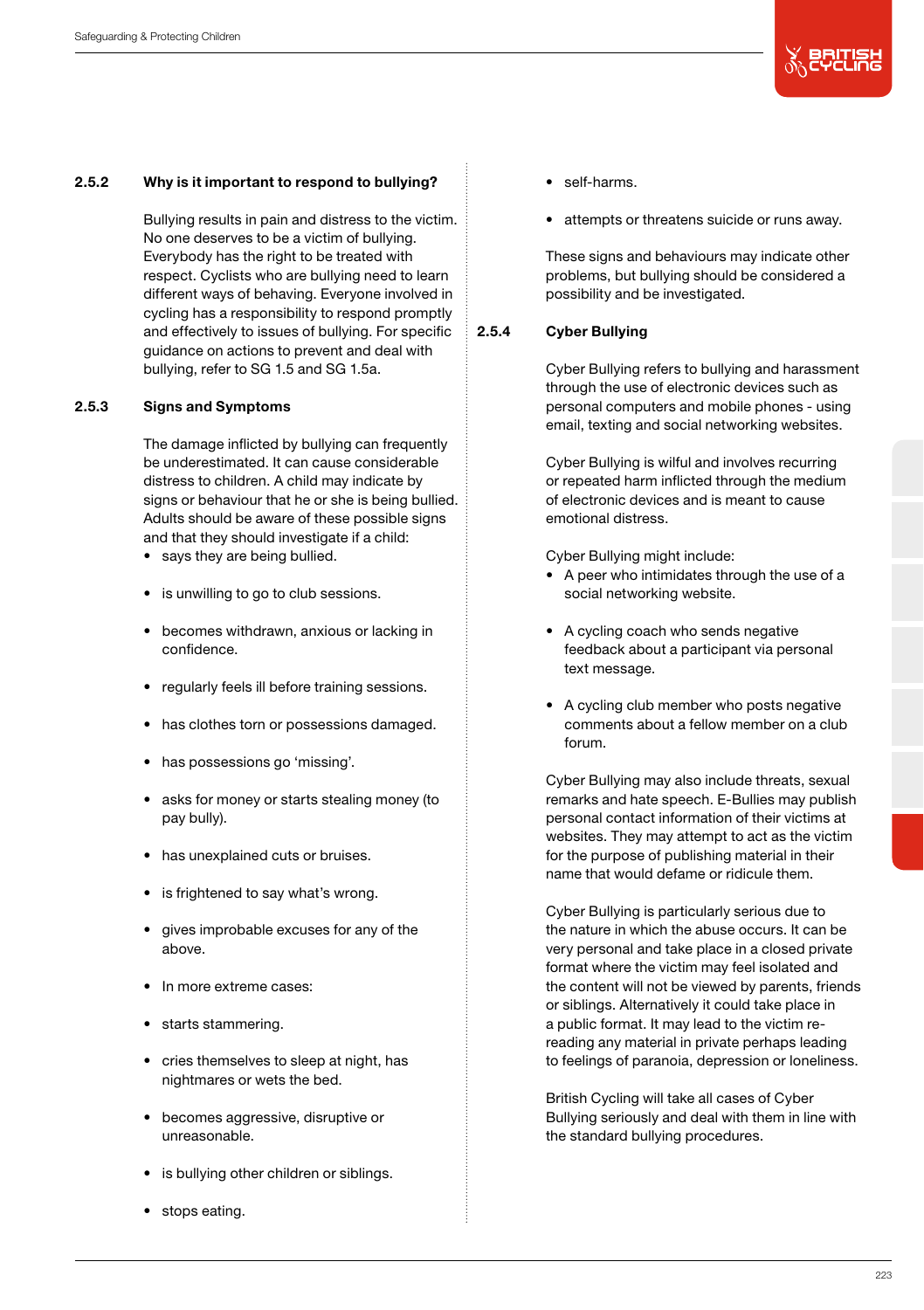# 3. Responding to Suspicions and Allegations of Abuse

### 3.1 Introduction

义思出品

Although most cases of child abuse take place within the family setting, abuse can and does occur in cycling.

- It is essential that all allegations are taken seriously and appropriate action is taken.
- It is not your responsibility to decide if child abuse is taking place.
- It is your responsibility to report your concerns to the British Cycling SLO- no matter how trivial the concern may appear.
- Not acting is not an option.

#### 3.2 Receiving Evidence of Possible Abuse

You may have concerns about abuse/poor practice because:

- you see it happening.
- you recognise signs such as those listed in Section 2.41
- someone reports it to you.
- a child approaches you directly.

If a child says or indicates that they are being abused, or you have concerns about their welfare you should:

- react calmly so as not to frighten them.
- tell them they are not to blame and that it was right to speak up.
- take what they say seriously.
- recognise that there may be inherent difficulties in interpreting what is said by someone who has a speech disability and/or differences in language.
- keep questions to the absolute minimum necessary so that there is a clear and accurate understanding of what has been said.
- reassure them, but do not promise to keep the matter secret – explain that to resolve the

problem it will be necessary to inform other people as appropriate.

- the safety of the child is paramount if the child needs urgent medical attention call an ambulance, inform the doctors of the concern and ensure they are made aware that this is a child protection issue.
- record all information.
- report in accordance with British Cycling's procedures.

A series of British Cycling support documents (SG 1.6, 1.7, and 1.8) are available to help those in receipt of concerns, those against whom allegations have been made and those reporting allegations and concerns.

# 3.3 Recording Information: Confidentiality And Information Sharing

All concerns that you may receive should be recorded, ideally using the British Cycling form, Reporting a Safeguarding Concern (SG 1.4).

You are recording this information for:

- yourself, so you have a record of what happened.
- the CWO or other designated welfare person within your club, who will co-ordinate any action that needs to be taken.
- the British Cycling Safeguarding Lead Officer so that they can advise you.
- the Police/Children's Social Care Services if appropriate.

It is not appropriate to share sensitive and confidential information with other people, e.g:

- your club committee.
- members of your club.
- other acquaintances outside cycling.

Any information relating to child protection should be held under secure conditions and made available on a need-to-know basis only.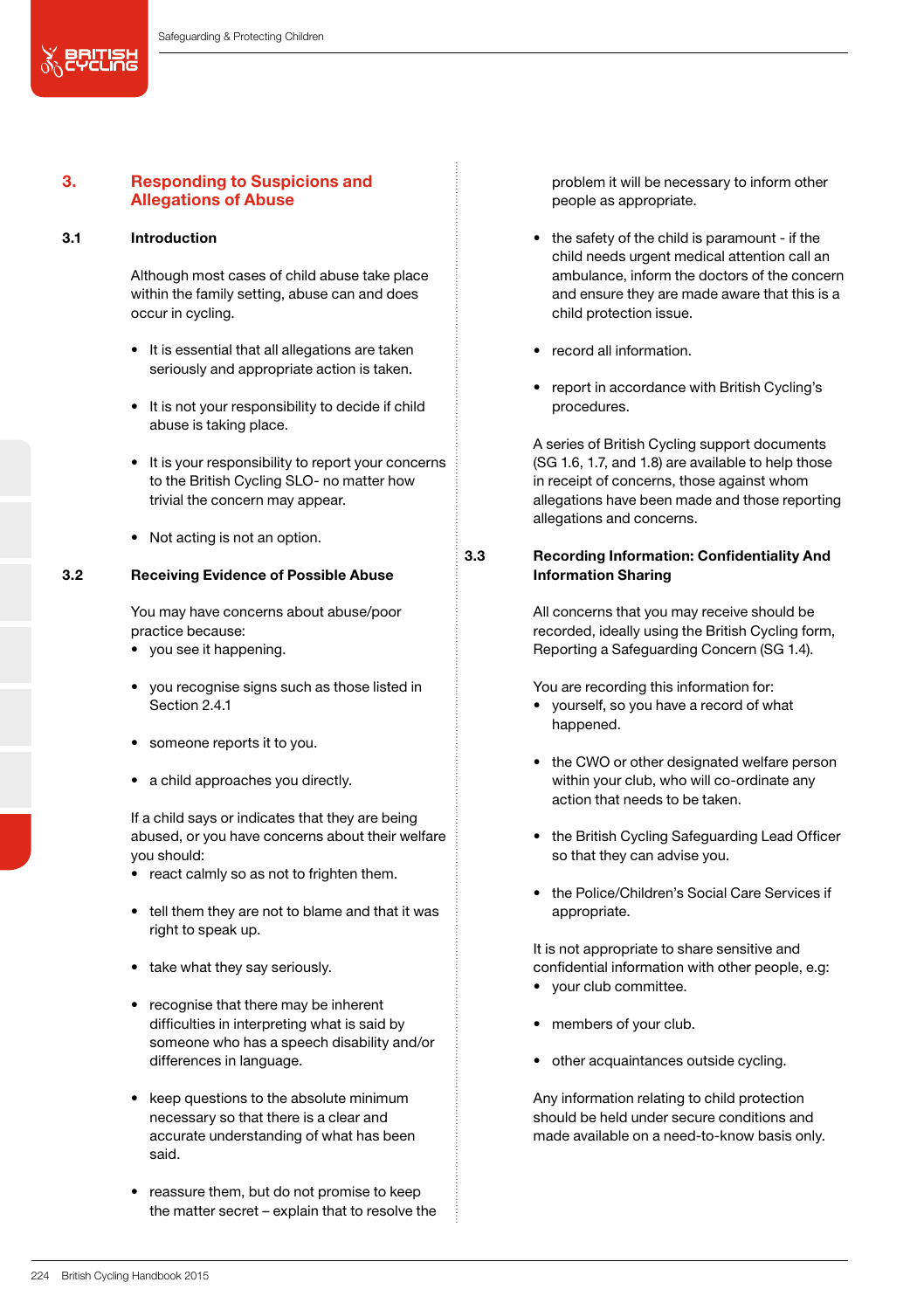When recording information on the form you should:

- confine yourself to the facts what you have observed/ seen, heard or had reported to you.
- distinguish between what is your own personal knowledge and what you have been told by other people.
- not include your own opinions on the matter. Be clear where you are giving either your own or others' interpretation of events and the reasons for this (e.g. context, individual's response to challenge).

British Cycling has adopted the CPSU Information Sharing Protocol. This comprehensive document illustrates clearly, in words and diagrams, how decisions to share information are made within British Cycling and between British Cycling and other bodies. The document is available as SG 5.1 on the British Cycling website.

# 3.4 Reporting the Concern

The discovery that someone you know may be abusing a child will raise feelings and concerns at your club. Although it can be difficult to report such matters, you must remember that:

- the welfare of the child is paramount.
- being vigilant helps to protect children.
- everyone has a duty of care to report any concerns they have immediately.
- a good reporting structure ensures that concerns are dealt with fairly.

British Cycling's Whistle Blowing Policy (SG 1.10) assures all members, staff, and volunteers that it will fully support and protect anyone who, in good faith, reports a concern that a colleague is or may be abusing a child.

# 3.4.1 Circumstances Where Reporting To The CWO Is Not Possible

• If the CWO is unavailable or is implicated, talk directly to a senior club officer or go directly to British Cycling's Safeguarding Lead Officer for advice.

- If concerns arise in a setting where there is no CWO, e.g. at a school - inform the head teacher or the member of staff with responsibility for child protection or welfare. Always ensure, in these circumstances, that British Cycling's SLO is informed of the referral.
- When with athletes away from home, inform the person who has responsibility for welfare. This may be the head coach or team leader.

# 3.4.2 Involving Parents or Carers

British Cycling is committed to working in partnership with parents. In most situations, it is important that the CWO or SLO involves parents to clarify any initial concerns e.g. if a child seems withdrawn, they may have experienced a recent bereavement.

Where a parent or carer may be responsible for the abuse or may not be able to respond to the situation appropriately they should not be involved, as it may place the child at greater risk.

# 3.4.3 Involving British Cycling

The SLO must be informed of all allegations of abuse and persistent poor practice as soon as possible in order to decide the following:

- what further action should be taken by the club or British Cycling
- whether further action, advice or investigation is needed by/from the Police, Children's Social Care Services or the NSPCC.

Passing on this information is important because the matter may be just one of a series of other instances which together cause concern. It enables the Safeguarding Team to act appropriately to support deal with the concern and to analyse trends and improve existing British Cycling policy and guidance.

Any letters to the SLO regarding referrals should be marked 'private and confidential' and sent to: British Cycling, Stuart Street, Manchester, M11 4DQ. Alternatively the SLO can be contacted on 0161 274 2000 or 0161 274 2002 outside office hours. The SLO or another designated person from British Cycling will keep you notified when appropriate of procedures and timescales whilst any investigation is ongoing.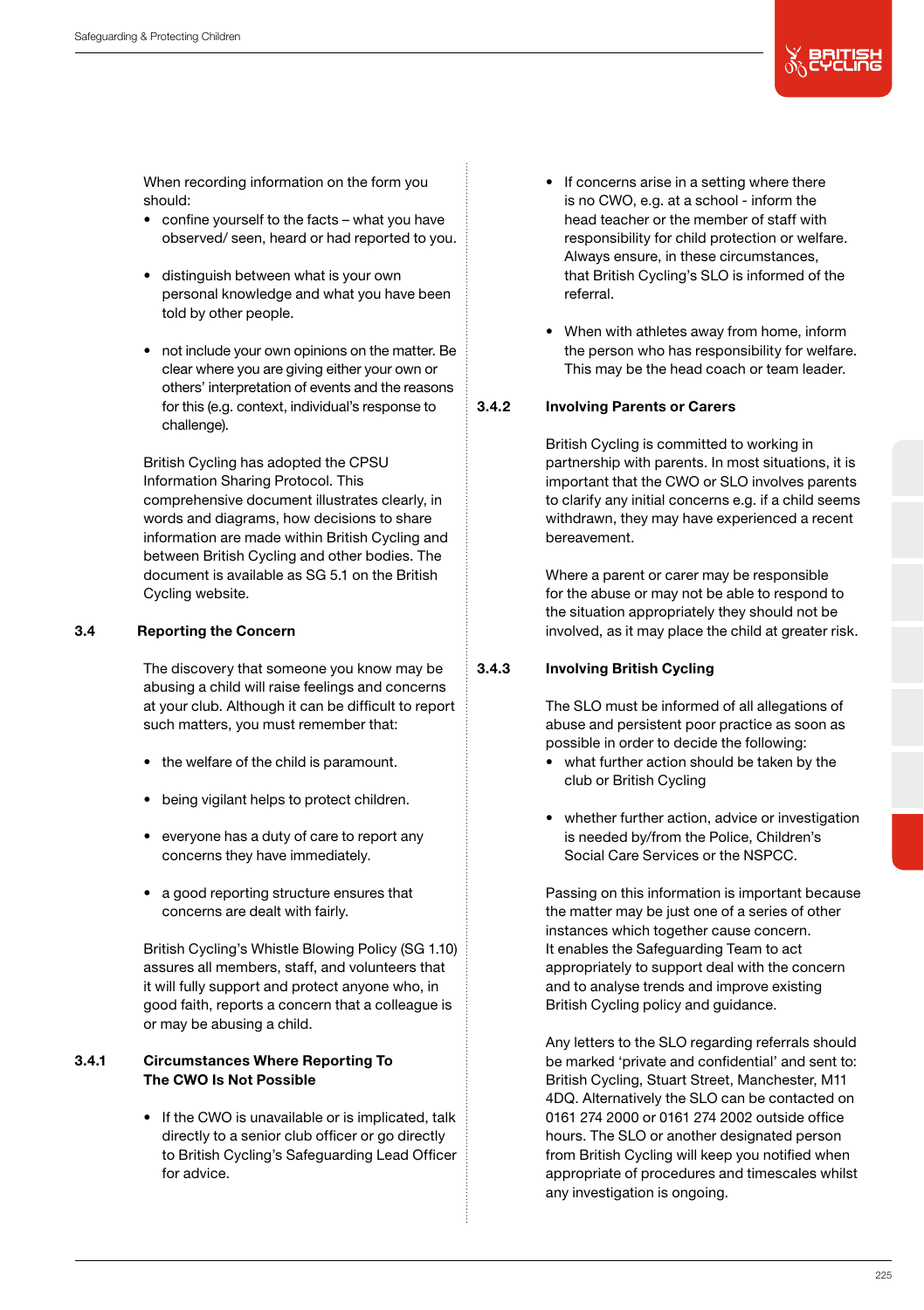# 3.4.4 Involving Statutory Agencies

In any case of physical or sexual abuse or where the child's safety is at risk, you should contact one of the following statutory agencies immediately:

- Your local Police Child Protection Team or in an emergency dial 999.
- The police should be involved if the apparent abuse is of a criminal nature or if the incident involves a person outside the child's family. A record should be made of the crime reference number.
- Local Authority Children's Social Care Services (formerly known as Social Services).
- This body has a statutory duty for the welfare of children, especially where the alleged person is a member of the child's family. When a referral is made, their employees have a legal responsibility to investigate. This may involve talking to the child and family and gathering information from other people who know the child. In an emergency the Samaritans (08457 909 090) will hold the duty officer's contact number.
- NSPCC (freephone 24 hour helpline 0808 800 5000).
- All telephone referrals to the above bodies should be confirmed in writing by you within 24 hours to that agency. You should record the following:
- name and job title of the member of staff to whom the concerns were passed
- the time and date of the call
- a summary of the information shared and the response received.

#### 3.5 Allegations of Previous Abuse

Allegations of abuse are occasionally made some time after the event, for example by an adult abused as a child by someone who is still working with children. Where such an allegation is made, you should follow the procedures given above and have the matter reported to the SLO, the police and/or Local Authority Children's Social Care Services. This is because other children, either within the sport or outside it, may be at risk from this person. Normally, anyone who has a previous criminal conviction for offences related to child abuse is automatically excluded from working with children.

### 3.6 Barring Individuals from Working with Vulnerable Groups

Individuals working in cycling may be or become barred from working with vulnerable groups. This means they can no longer engage with these groups. This will occur in a number of ways:

- British Cycling may refer an individual to the Independent Safeguarding Authority as recommended by Social Care Services following a safeguarding investigation (Scottish Cycling may refer individuals to the Protecting Vulnerable Groups Scheme in Scotland)
- The individual may be barred due to reasons outside of cycling

British Cycling clubs must be aware of the legal requirement to refer individuals to the above organisations whose behaviour suggests there is a safeguarding concern. British Cycling clubs must contact the Safeguarding Lead Officer who will provide advice, guidance and complete the referral process.

#### 3.7 Actions and Sanctions

British Cycling may take action to restrict a member's involvement in cycling during an ongoing investigation. This is a neutral act and does not pre-empt any decision. At a later point the individual may be subject to action under the British Cycling Disciplinary Rules.

# 4. Safeguarding Children in the Cycling Club Environment

### 4.1 Club Welfare Officer (CWO)

Every cycling club that has young members (under 18 years old) using its facilities should appoint a Club Welfare Officer (CWO). All Go-Ride Clubs must comply with this. This person must have a child-focussed approach, good communication skills and an ability to provide support and advice. They should also be well organised, have good administrative and recording skills and an ability and willingness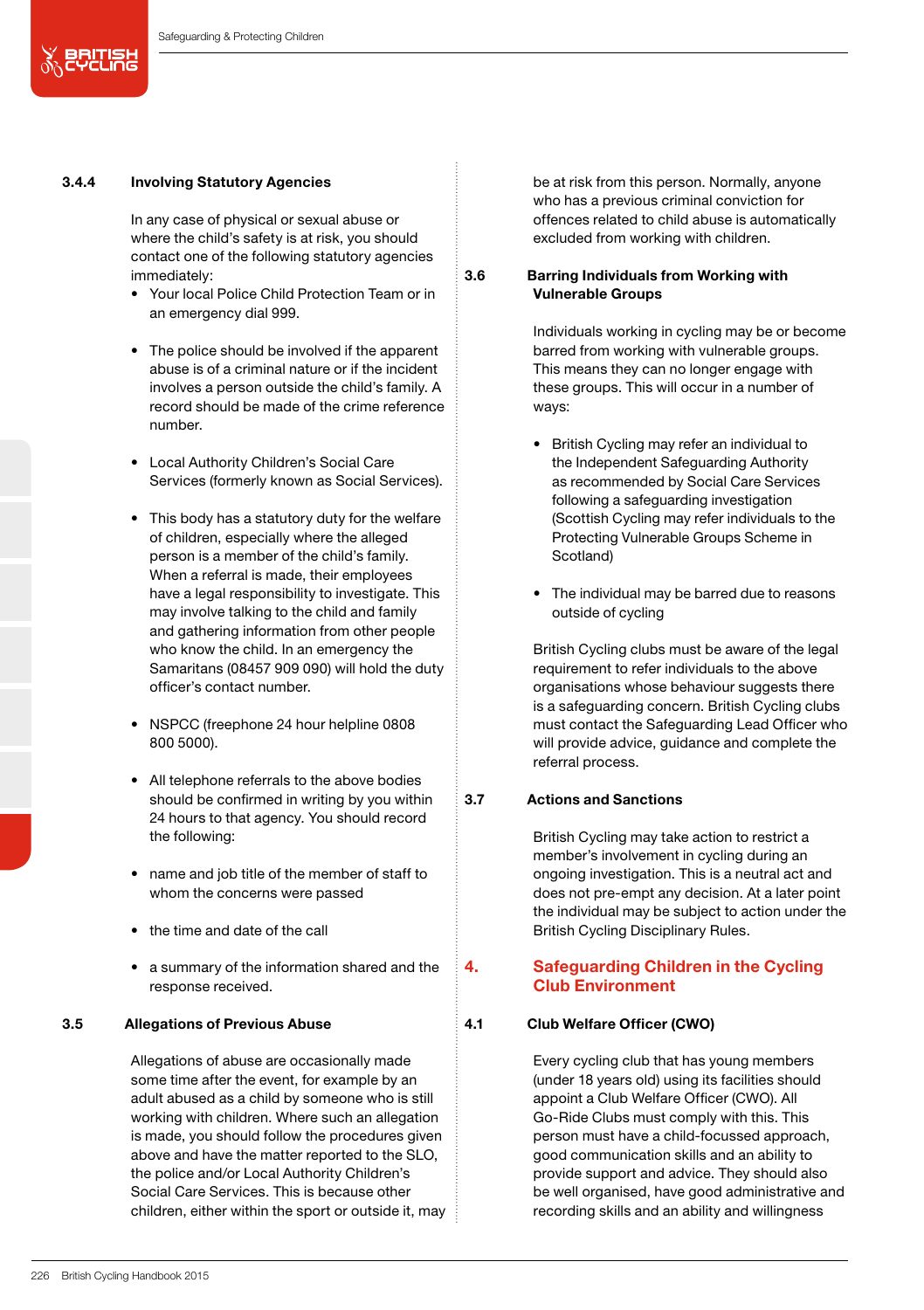

to promote and implement the British Cycling Safeguarding & Protecting Children Policy, procedures and resources.

The CWO should be a figure well known in the club and approachable by children but not someone involved directly in the coaching or day-to-day running of children's programmes. It is advised that the CWO is a member of British Cycling. It is essential that the CWO is able to act in a confidential manner and to recognise the boundaries of their competence, role and responsibilities and where to seek advice and support. The role and responsibilities of a CWO are outlined in Section 5.1. The British Cycling Codes are available from the website at www. britishcycling.org.uk

# 4.2 Codes of Conduct

Codes of conduct indicate the expected behaviours of everyone involved in cycling. There are a number of different codes of conduct and many clubs will already have adopted and adapted their own. It may also be useful to consider specific codes of conduct for parents, young riders and other members. SG 1.3 lists the expected standards of conduct set out by British Cycling but you may wish to consider consulting your young riders and parents on other areas they might wish to include.

#### 4.3 Changing Rooms

- Where practical, children should be appropriately supervised in changing rooms by two adults.
- Adult coaches or volunteers should not shower or change at the same time as the children they have been working with.
- No staff or volunteers, medical or otherwise should be present when cyclists of the opposite sex are showering or changing (for example a male coach working with a female team).
- In mixed gender clubs separate changing facilities should be available.
- If a child is uncomfortable showering or changing in public no pressure should be put on them to do so, they should be encouraged to change and shower at home.
- If the club has children with disabilities they and their carers should be involved in deciding how best they can be assisted. Always ensure the children consent to the assistance that is offered.
- No photographic equipment should be used in the changing room environment. This includes cameras, video cameras, camera phones etc. Guidance on photography can found in SG 5.4.

# 4.4 Coaching Ratios

Although there is government guidance for people working with groups of children, it is essential in cycling that a separate risk assessment is taken for each group of children and that this is reviewed for each training session. Participants under the age of 18, including those qualified as coaches, should be supervised at all times.

In line with the national guidance, the level of supervision should take account of the:

- age and ability of the children
- type of training session being undertaken
- children's growing independence
- environment that the session is taking place in
- risk assessment.

If there is an accident or incident you should ensure there is always someone available to supervise the remaining children. Coaches working with children should ensure that they do not work in isolation. Coaches should consult their British Cycling Coaching information for specific coaching ratios.

#### 4.5 Organising Trips Away

Even the simplest day trip away from the club requires planning. When planning residential trips for young riders clubs should use the advice and checklists given in NSPCC Safe Sport Away, Training Camp Checklist and consent forms (SG 4.1 to SG 4.5) www.nspcc. org/inform.

The main factors to consider are: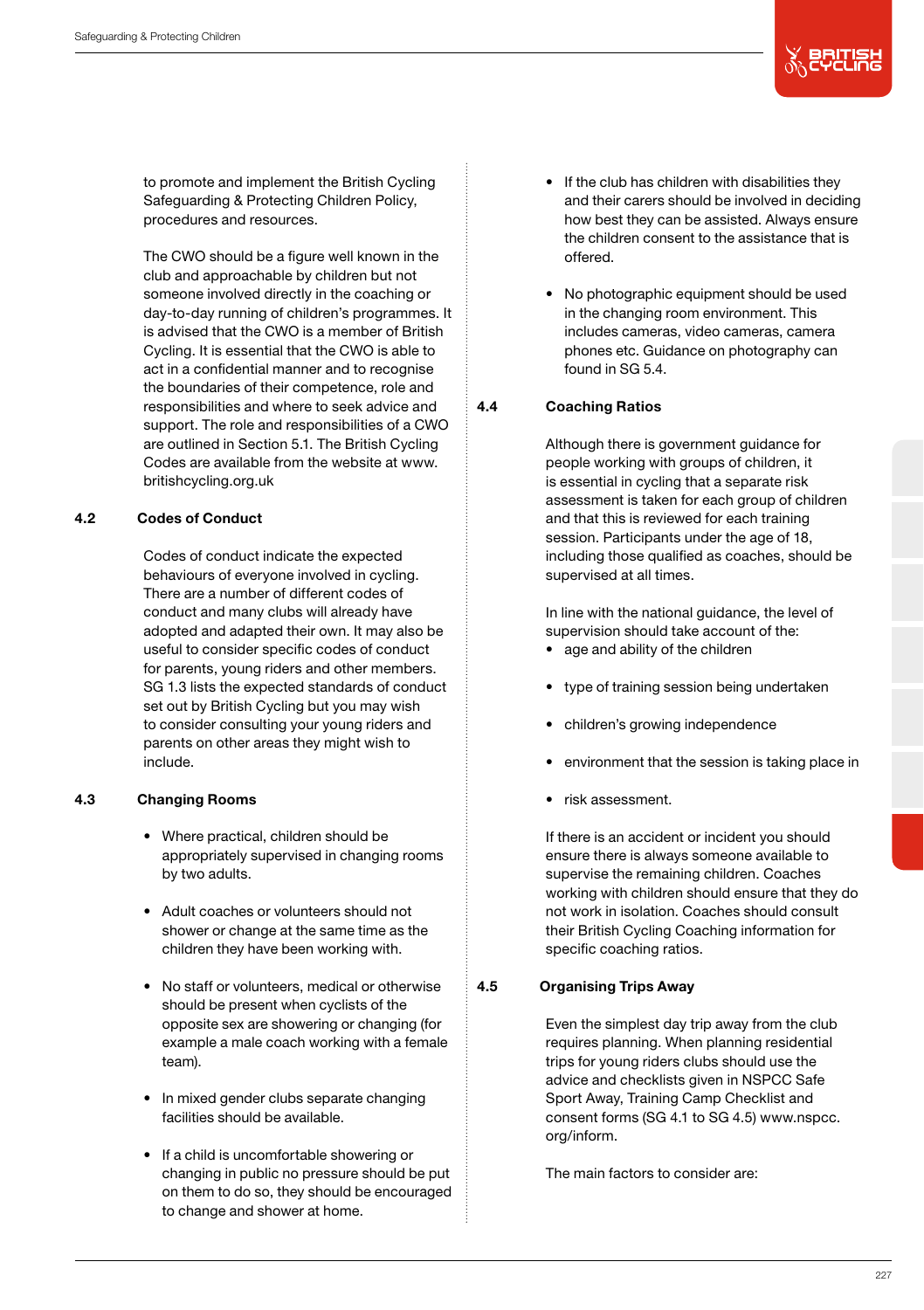#### 4.5.1 Communication with Parents

For a short day trip this may amount merely to details of transport, pick up and return points and times, competition or venue details, team leader or coach contact details, emergency contact details for parents, costs, dietary requirements (if relevant) and any other special requirements or medical details. Strict instructions should be given to parents regarding the drop off and return locations and times.

### 4.5.2 Transport

义思尔思

Points to consider include vehicle type (public transport, minibus, coach or private car), any special requirements for cyclists with disabilities, length of journey, competence of driver, number of drivers, journey time, distance, stopping points, supervision during journey (ideally one adult to drive and one adult to supervise) and legislation regarding seat belts.

#### 4.5.3 Supervision

The staff or volunteers organising the trip will have the duty of care to act in loco parentis for the duration of the trip. Clubs should ensure that the persons they appoint to care for the juniors are appropriately trained in safety and safeguarding and that they have relevant information regarding any special needs or requirements of any rider. Anyone working in a supervisory role should be appropriately vetted to ensure their suitability to work with children in line with British Cycling's Safeguarding & Protecting Children Policy.

### 4.5.4 Emergency Procedures

The team leader or coach should know how to contact emergency services and have access to at least a basic First Aid box. Those in charge of children have a duty to ensure that they are kept safe and healthy and should not hesitate to act in an emergency and to take life saving action in an extreme situation. All adults working with the group should be briefed on the reporting procedure should an emergency occur.

### 4.5.5 Insurance

All registered members of British Cycling are covered for public liability and personal accident cover during cycling activities under British Cycling's policy. Passengers travelling by motor vehicle should be covered by law by the insurances required under the Road Traffic Act (1988). When using private vehicles it may be necessary to check with the insurance company for any restrictions. Consideration should be given to accident, breakdown and recovery cover.

#### 4.6 Local Safeguarding Children Boards (LSCBs)

British Cycling's Safeguarding & Protecting Children Policy and the child protection procedures contained in this document and its appendices are consistent with the government guidance Working Together to Safeguard Children 2010. However, clubs and regions should endeavour to make themselves aware of any special Local Safeguarding Children Board's (LSCB) arrangements. The contact details for the Chairman of each board are listed on the government website www.everychildmatters. gov.uk. It may be useful for the CWO to have a note of their local contact.

# 5. Designated People with Responsibility for Safeguarding Children in Cycling

#### 5.1 Club Welfare Officer (CWO)

# 5.1.1 Responsibilities

The CWO is a child-focused individual responsible for acting as a source of advice on child protection matters and for co-ordinating action within and on behalf of the club on receipt of any concerns or referrals. They should endeavour to gain an understanding of British Cycling's Safeguarding & Protecting Children Policy and keep up to date with the appropriate level of training. The CWO must also co-ordinate club responses and actions as prescribed by the British Cycling SLO in line with British Cycling policy and procedure. They should be a member of the club's committee.

# 5.1.2 Role

- To provide information and advice on child protection within the club.
- To ensure that the club adopts and follows the British Cycling Safeguarding & Protecting Children Policy and procedures and promote awareness of the policy within the club.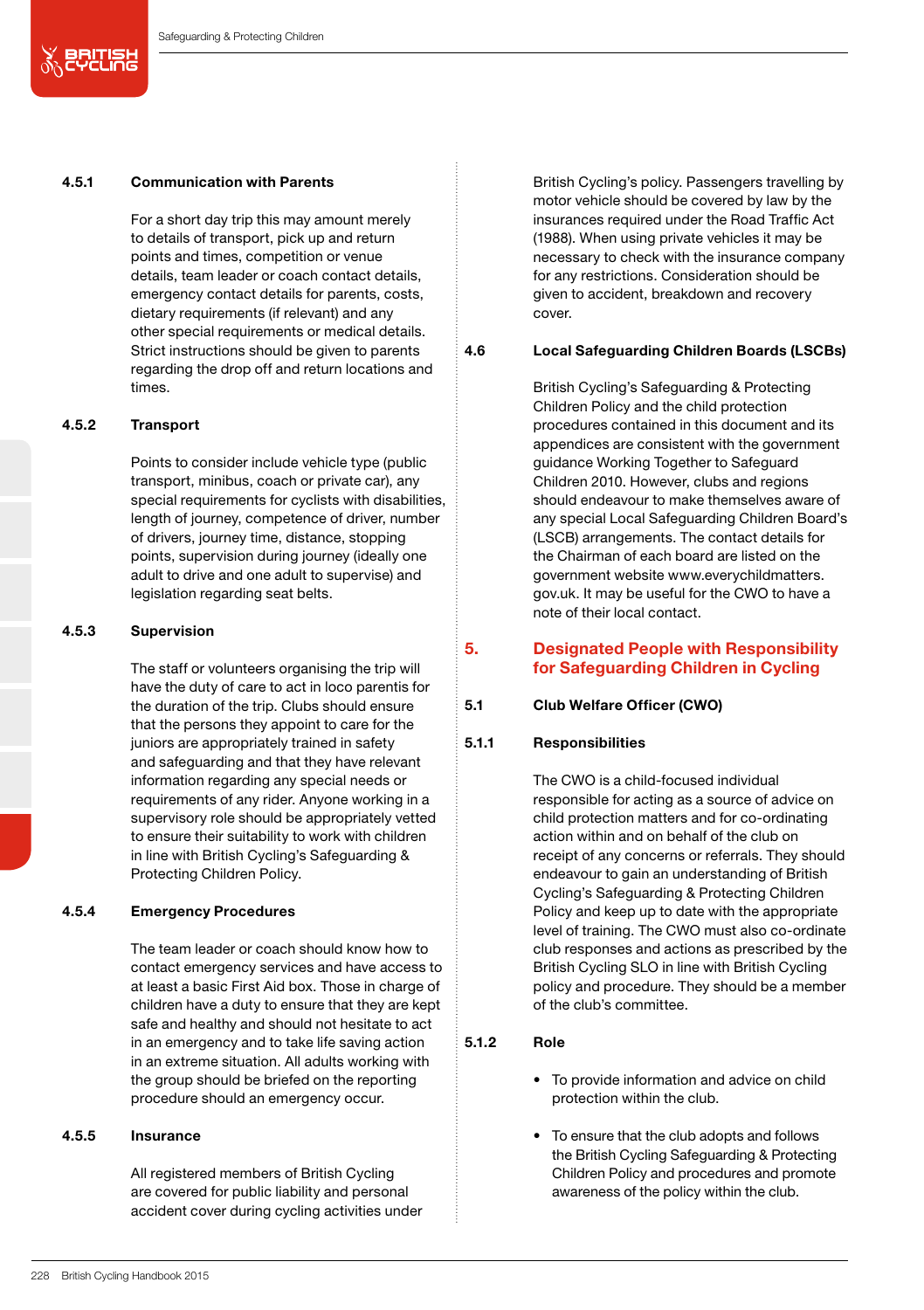- Keep records of all those who have been vetted within the club to ensure that DBS checks are updated on at least a three yearly basis and that all those working in regulated activities are compliant with current government guidance.
- Ensure that all club volunteers are suitably recruited- completing application forms, interviews and reference requests (see supporting documents).
- Receive information from club staff. volunteers, young people or parents and carers who have child protection concerns and record it and pass on the British Cycling SLO.
- Assess the information promptly and carefully, clarifying or obtaining more information about the matter as appropriate.
- Report any referrals or concerns to the British Cycling SLO as soon as possible in line with British Cycling procedures.
- Ensure that appropriate information is available at the time of referral and that the referral is confirmed in writing, under confidential cover, using SG 1.4.
- Advise the club officers regarding the appropriate levels of child protection training and/or guidance for all adults working with children in the club.
- Promote a child-centred approach within the club, e.g. maintain the junior section notice board and promote good practice.
- Advise the club of further child protection training opportunities.
- Maintain a written record of training and relevant qualifications of those working in the club.
- 5.1.3 Skills
	- Approachable and friendly
	- Good listener and effective communicator
	- Confident and a good leader
	- Organised
- Enthusiastic and a good motivator
- Knowledge of British Cycling child protection policies and procedures
- Knowledge of the Data Protection Act
- Ability to deal with matters in a confidential manner
- Tactful when dealing with sensitive issues
- The CWO should undergo the vetting procedure outlined in Section 6.

# 5.2 British Cycling Safeguarding Team

This team is child-focussed and can communicate and provide advice and support at all levels. They should have influencing skills and an ability to work with conflict and with emotionally distressing matters. Knowledge of relevant legislation, government guidance, the British Cycling Safeguarding and Protecting Children Policy and procedures is essential as well as the ability to promote and demonstrate anti-discriminatory practice. The Safeguarding Lead Officer leads the team.

# 5.2.1 Responsibilities

The British Cycling Safeguarding Team has overall responsibility for the development and establishment of British Cycling's approach to safeguarding children. Additionally they are responsible for acting as a source of advice on child protection matters, for co-ordinating action within British Cycling and for liaising with statutory agencies and other relevant organisations about suspected or actual cases of child abuse.

# 5.2.2 Role

- To liaise with the RMG over individual cases, proposed policy and guidance.
- Chair the Safeguarding Working Group.
- Lead in maintaining and reviewing the Safeguarding Children Implementation Plan.
- To co-ordinate the dissemination of policy, procedures and resources.
- To ensure that the CPSU 'Standards for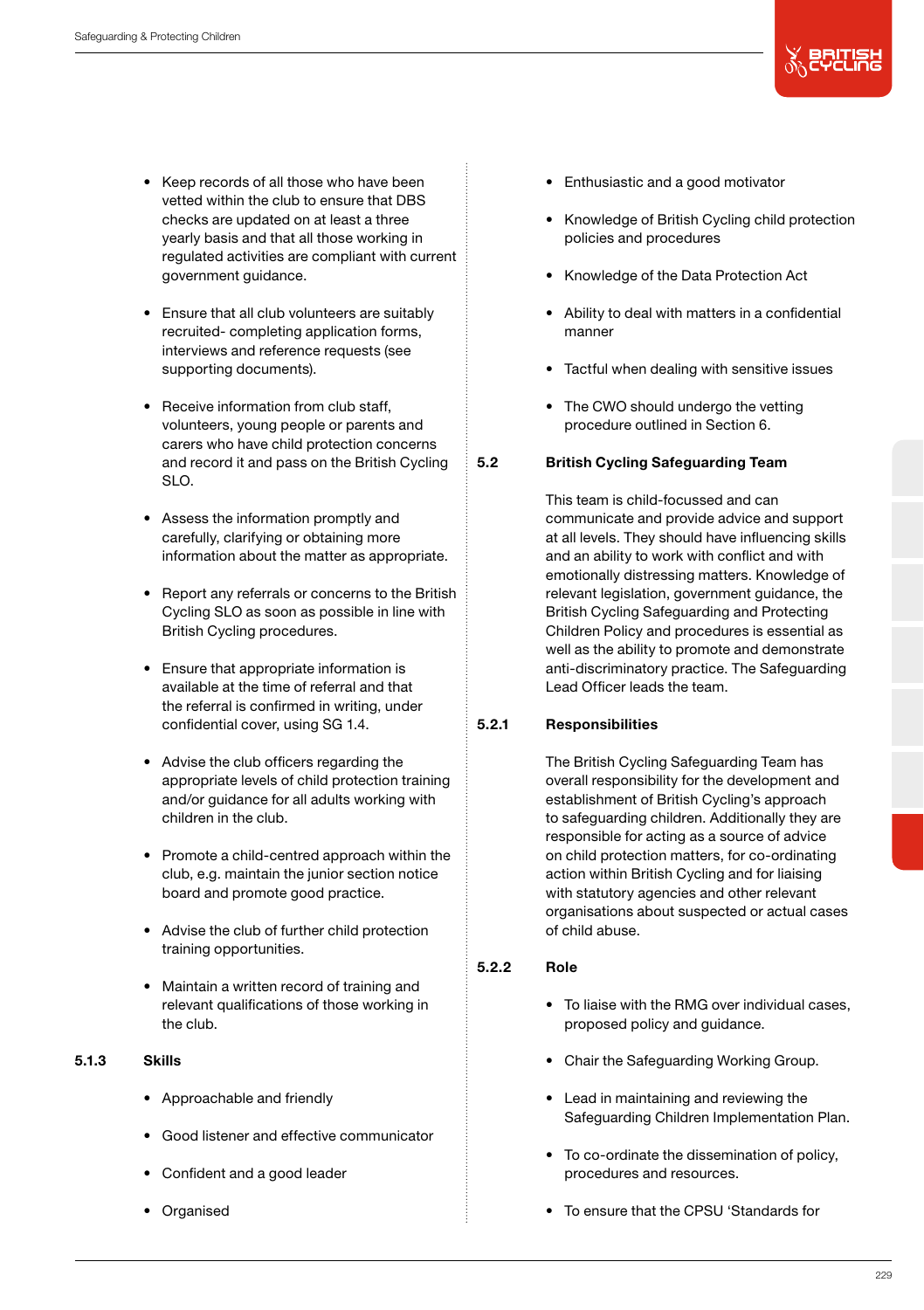Safeguarding and Protecting Children in Sport' are achieved and post standards framework maintained.

- To represent British Cycling at external meetings related to child protection.
- To complete an annual report to British Cycling's Board on the progress of its activities in implementing and monitoring these procedures, and on the incidence and outcome of cases that have arisen in the year.
- They may call upon external expert advice in auditing its procedures and improving its policies.
- To monitor and review progress on all cases and to identify any trends emerging which require a review or revision of existing policies and procedures.
- To manage and investigate cases of poor practice/abuse reported to British Cycling.
- To report any investigation carried out to the RMG.
- To convene and chair the Referral Management Group meetings as required.
- To manage referrals to Statutory Agencies.
- To liaise with the SLO on matters of child protection policy and procedure. 15
- To provide advice and support to Club Welfare Officers and British Cycling members.
- To advise on British Cycling's child protection training needs and development of its training strategy.
- To maintain confidentiality with regards to cases.
- To keep up to date with own knowledge and skills.

The Safeguarding Team should undergo the vetting procedure outlined in Section 6.

# 5.3 Referral Management Group

This group must work within the policies and procedures of British Cycling to ensure that all decisions relating to safeguarding children are reached following a fair, open and transparent process whilst being conscious of the possible impact on young people. The group is made up of individuals with appropriate training and experience of safeguarding. The Referral Management Group will also link in with Local Safeguarding Children Boards or other professionals for further guidance where necessary.

# 5.3.1 Responsibilities

- To recommend, where appropriate, that a person is referred to ISA in accordance with the Safeguarding Vulnerable Groups Act 2006.
- To recommend to the officers of British Cycling, where appropriate, that a person is temporarily suspended or banned from some or all activities related to cycling.
- To monitor and review progress on all cases and to identify any trends emerging which require a review or revision of existing policies and procedures.

### 5.3.2 Role

- To make decisions on the initial approach to all reported cases related to the welfare and protection of children. That is, to the 'route' a case will take either internally or via external referral to statutory agencies, but may also include making decisions in relation to concerns arising from information gathered in the recruitment process.
- To make initial decisions as to the 'internal' level each case shall be dealt with. For example minor poor practice cases may be referred back to the club complaints or disciplinary process.
- To advise others within British Cycling about actions they may need to take, such as initiating disciplinary procedures.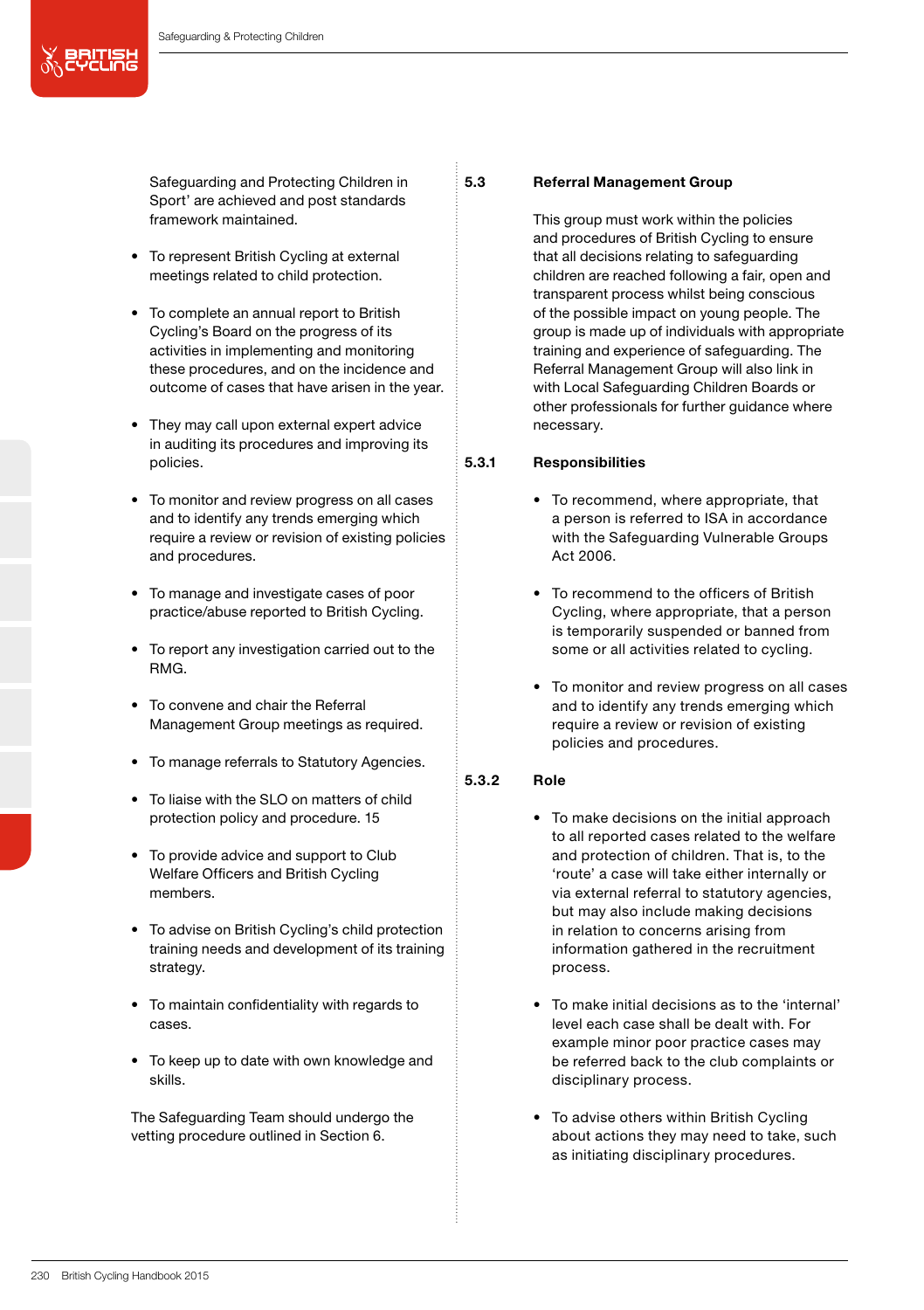• To confirm all final decisions relating to safeguarding referrals or DBS Disclosures. Each Disclosure document must be signed by at least two of the RMG members, showing clearly the identified actions and considerations taken.

The members of the RMG should undergo the vetting procedure outlined in Section 6.

# 5.4 Everyone Involved in Cycling

As outlined elsewhere in this document everyone involved in cycling has a duty to act if they have a concern about a child. There are a variety of actions that can be taken. As a minimum the person concerned should contact the relevant club welfare officer or the British Cycling SLO for help and guidance on how to progress their concerns.

# 6. Recruiting and Selecting People to Work with Children in Cycling

Anyone may have the potential to abuse children in some way and it is important that all reasonable steps are taken to prevent unsuitable people from working with children. This applies to anyone whether voluntary or paid who is going to have significant access to children or their contact information. The steps that should be taken are the same for volunteers or employees.

British Cycling's recruitment and selection procedures are based on the Safeguarding Vulnerable Groups Act 2006 and the Protection of Freedoms Act 2012 and may be revised from time to time.

#### 6.1 Controlling Access to Children

All individuals involved in cycling who will have significant access to children must first be vetted to establish whether they have any criminal convictions or other past behaviour that suggests they are unsuitable to work with children or may present a risk to them. This applies equally to paid staff and volunteers.

All new volunteers and employees working in a role that involves 'Significant Access' to children, or where they have a position of trust, or existing volunteers or employees who change their role to work with these vulnerable groups, are required to complete the following vetting process:

- complete an assessment document to ascertain whether the individual works in regulated activity and requires a DBS Disclosure.
- complete a self-declaration form and DBS Disclosure application and return to British Cycling.
- provide the CWO with two appropriate referees (see SG 2.3 & SG 2.4).
- provide the CWO with details of previous volunteering experience or relevant employment working with children (see SG 2.2)

# 6.1.1 Regulated Activity

In addition those working in a Regulated Activity must also comply with legal requirements of the acts sited above, as these are implemented. See SG 2.1.

Club Welfare Officers (CWOs) as recruiting officers should satisfy themselves that the position that the individual will be working in is a regulated position. For the purposes of cycling, a regulated position, as defined by the DBS Code of Practice, would include:

- Those whose normal duties (paid or unpaid) include caring for, training, supervising or being in sole charge of those under 18 years of age
- Those whose normal duties (paid or unpaid) include supervising or managing an individual in his work in a regulated position.

# 6.1.2 Self-Declaration Form

The self-declaration form requires prospective volunteers and employees to declare any criminal records they may have, even if these are considered 'spent', or any disciplinary investigations by any organisation including employers, the police or social services that relate to inappropriate behaviour towards a child or vulnerable adult.

The CWO or recruiting officer should make it clear that a failure to disclose relevant information to British Cycling may result in disciplinary action and possible dismissal or exclusion. It should also be made clear that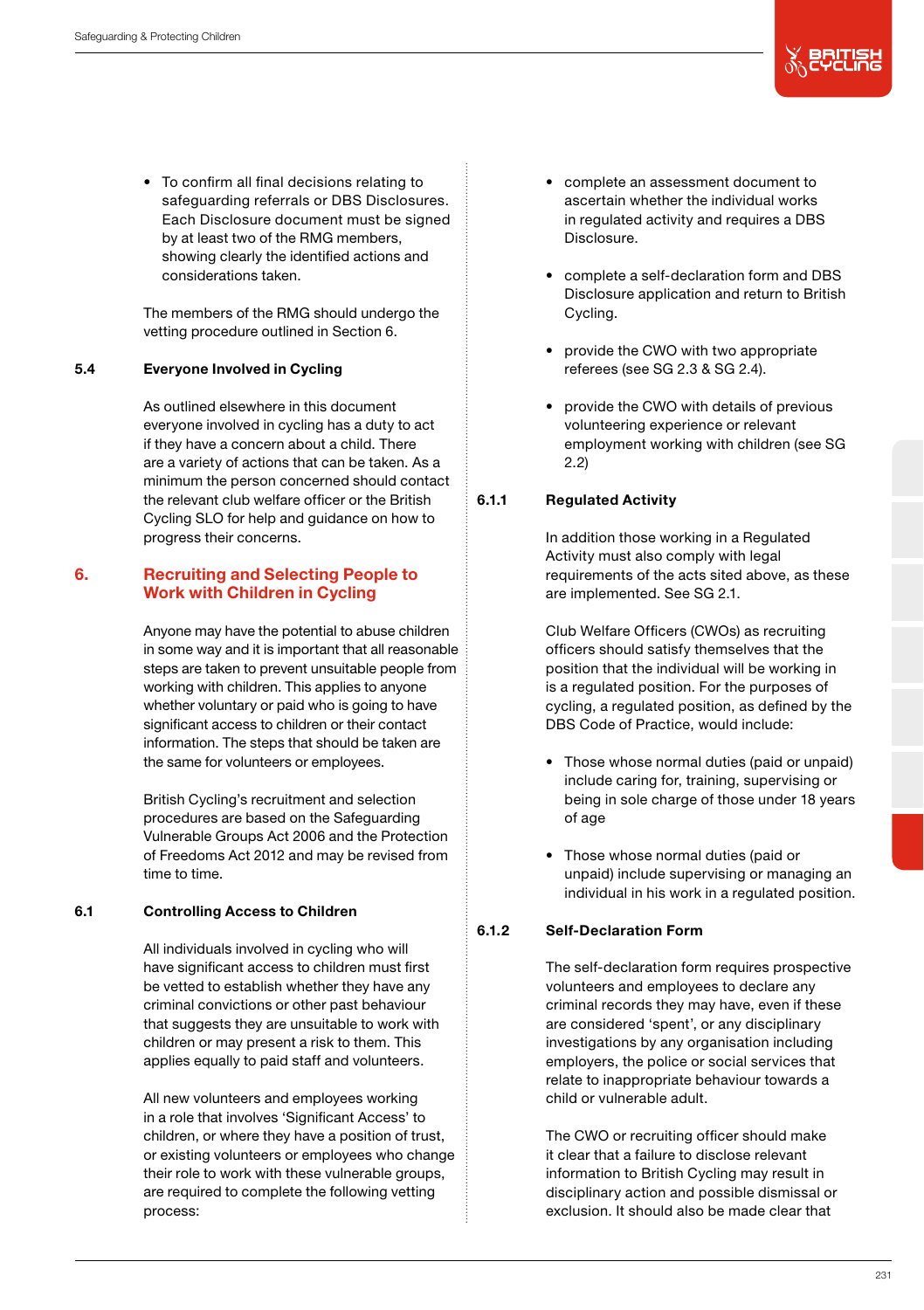having a criminal record is not necessarily a barrier to working in cycling. Individuals being asked to complete a self declaration and DBS application should be made aware of British Cycling's policy on the recruitment of exoffenders (SG 2.1).

The self-declaration form should be completed and returned to the British Cycling SLO along with a completed DBS application. This must be sent, marked private and confidential, to the Safeguarding Lead Officer at British Cycling. This declaration should be renewed if the individual significantly changes their role within the club or joins a new club occupying a similar role.

# 6.1.3 References

All new volunteers and employees must supply the CWO with at least two referees who will vouch for the suitability of that person to work with children. The CWO or recruiting officer must contact these referees to verify their references. This should be done in writing where possible, however where a check has taken place verbally, a written note must be kept of the conversation by the CWO or recruiting officer. This note may be brief. A standard form is available for this purpose see SG 2.3 & SG 2.4. The CWO must maintain records of any references including written records of verbal references.

# 6.1.4 Previous Experience and Qualifications

The prospective volunteer or employee should be asked to provide details of previous employment/ relevant volunteering and any gaps in the employment history must be accounted for. This information can be provided using the volunteer application form (SG 2.2). Any relevant qualifications the individual declares should be verified to ensure they are genuine and valid.

Note: Completing the above process does not guarantee that an individual is safe to work with children. British Cycling will use information from the DBS as part of an overall recruitment and selection process to assess any potential risk. The club will also need to assess for itself the individual's suitability by taking up references, interviewing, on going supervision and assessing training needs.

# 6.1.5 DBS Disclosure

Those with significant access to children, or who hold a position of trust, must also complete a Disclosure and Barring Service Disclosure application this should be completed at the same time as a Self Declaration Form.

A DBS Enhanced Disclosure will provide information about:

- criminal convictions and police cautions
- police/social services information considered to be relevant by the chief of police officers
- it may also contain information regarding whether an individual is barred from working with vulnerable groups (see SG 2.1)

Criminal record information revealed by the DBS Disclosure will be assessed by the British Cycling Referral Management Group in line with British Cycling's policy on the recruitment of ex-offenders (SG 2.1) and the DBS Code of Practice. Completing a DBS form is a confidential and sensitive matter for some people and care should be taken to explain how the information contained on the certificate will be treated.

As a registered body of the DBS, British Cycling is fully compliant with the DBS Code of Practice including the secure storage, handling, use, retention and disposal of Disclosures and Disclosure information (See SG 2.1). Any disclosures will be dealt with confidentially, following the Child Protection in Sport Unit's Information Sharing Protocol (SG 5.2).

DBS Disclosures must be renewed at least every three years if a person remains in post or more regularly if, for example, there is a concern raised, if the person changes their role or moves to a new club, or if the person has been absent from the club for a significant period.

DBS Disclosures for British Cycling volunteers are free of charge. The definition of a volunteer for this purpose is a person who is engaged in any activity which involves spending time, unpaid (except for travel and other approved out-of-pocket expenses), doing something which aims to benefit someone (individuals or groups) other than or in addition to close relatives.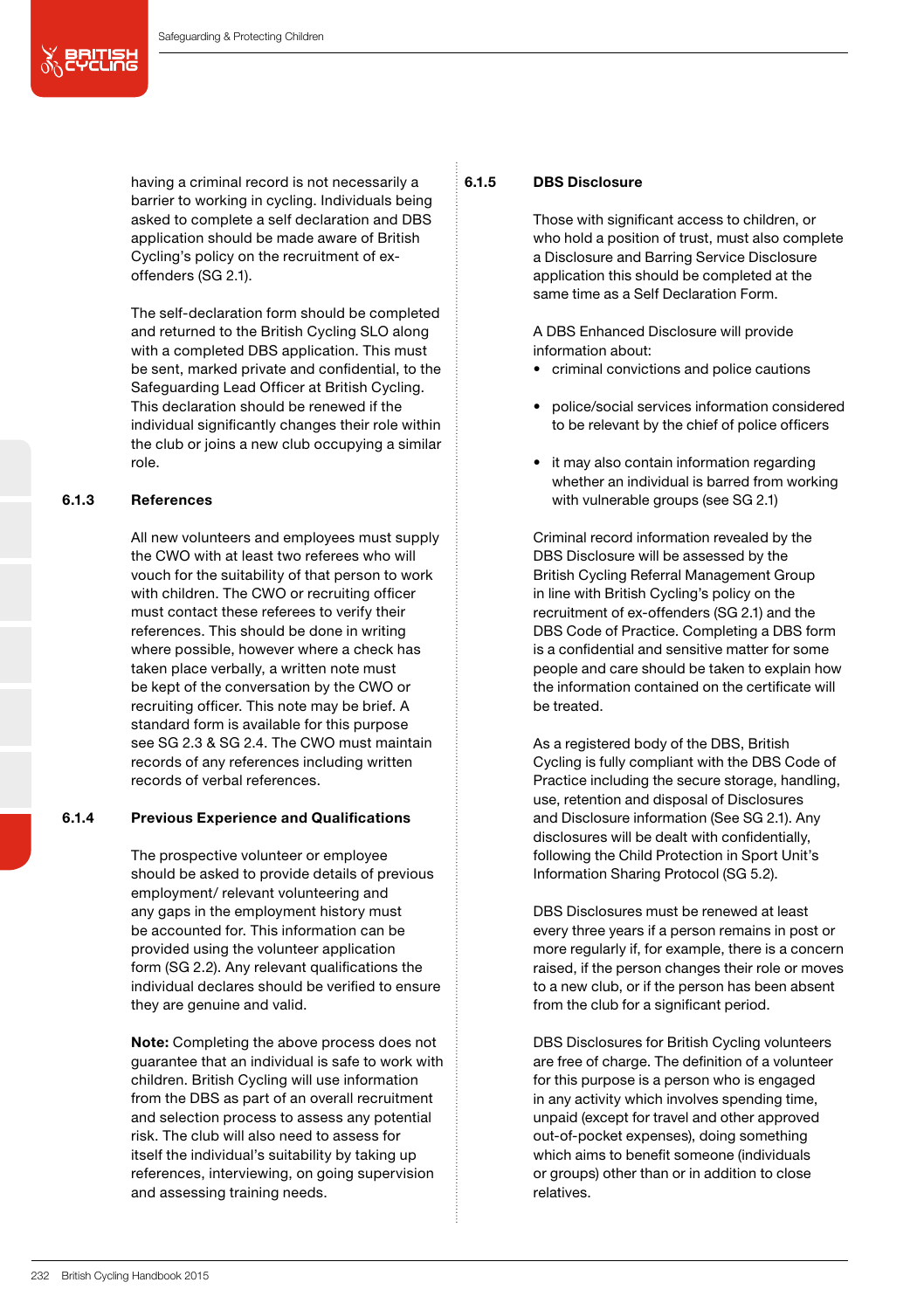

#### 6.2 Who Should be DBS Checked?

Every British Cycling Affiliated club that has children using its facilities must ensure the following roles are DBS checked:

- Club Welfare Officer (CWO)
- Coaches who regularly coach children
- Drivers
- Volunteers who regularly spend time away with children at events or training camps
- Website Administrators/ Forum moderators

The following roles should be DBS checked if they involve Significant Access to vulnerable groups:

- Club officials/ committee members
- Volunteers/helpers
- Competition organisers
- Race Officials/ Commissaires

Before requesting a DBS disclosure British Cycling must satisfy themselves that the position the individual will be working in involves 'Significant Access' to vulnerable groups or is a Regulated Activity. For the purposes of cycling Regulated Activity as defined by the Safeguarding Vulnerable Groups Act, would include examples such as:

- Training, teaching and instruction provided wholly or mainly for vulnerable groups such as a coaching session for a group of 8 year old riders or a group with learning disabilities.
- Any form of assistance, advice or guidance provided wholly or mainly for vulnerable groups such as riders who have been referred to the club by their GP for problems with weight management.
- Any form of treatment or therapy for riders such as a club physiotherapist providing treatment within the club.
- Driving a vehicle for the purpose of conveying children for example transporting a group of riders to an event.

This also includes those whose normal duties include supervising or managing an individual who is engaged in regulated activity.

The fact that an individual may come into contact with children is insufficient to subject them to a DBS check. Eligibility for a DBS check depends on the specific role a person will perform whilst conducting their duties within an organisation. The British Cycling Compliance Team will provide prospective DBS applicants with a form to complete to establish the role and duties they are expected to fulfil whilst carrying out their role and DBS applications made accordingly. The SLO at British Cycling will advise CWO's and managers who are unsure of the appropriate level of vetting for any role. (See SG 6.2)

### 6.3 Clubs Working with Vulnerable Groups

As part of British Cycling's commitment to good safeguarding practice it is important that the organisation is aware of each affiliated club which engages with children.

At the point of affiliation, British Cycling will request each club to declare whether it:

- has members who are children; or
- provides services to children

For clubs which declare that they do engage with children British Cycling will support them to fulfil their obligations as laid out in this policy, legislation and government guidance.

# 6.3.1 Protecting Vulnerable Groups Scheme - Scotland only

The Protecting Vulnerable Groups (PVG) Scheme is now in force. The scheme is managed by Disclosure Scotland. The scheme is responsible for making decisions about who should be barred from working with vulnerable groups.

All individuals who work with vulnerable groups in cycling on a regular basis may be required to register with the scheme. Cycling clubs will need to liaise with Scottish Cycling in order to declare which individuals at their club work with children or Vulnerable Adults on a regular basis.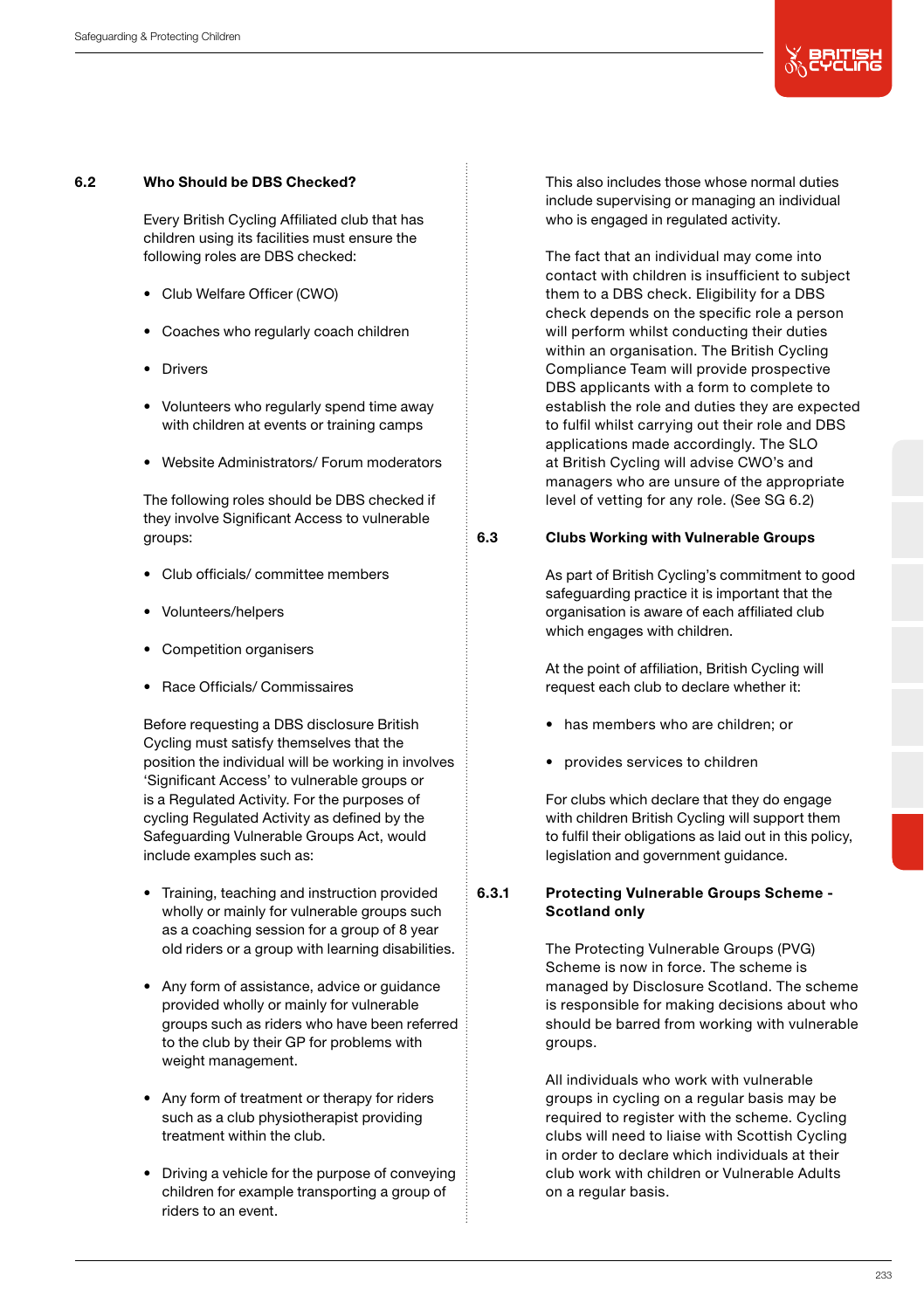Safeguarding & Protecting Children

总即

Scottish Cycling will register an interest in relevant individuals with the PVG. The PVG will continually update Scottish Cycling to confirm whether the individual is barred from working with vulnerable groups. Scottish Cycling will either employ or remove the individual as appropriate.

For further information contact Scottish Cycling or visit: www.disclosurescotland.co.uk/about/ vulnerable-groups/

# 7. Awareness and Training

# 7.1 Training for Staff and Volunteers

Training should be provided for staff and volunteers on the policy, procedures and professional practices that are in place and commensurate with their responsibilities in the children protection process. Training should take place at all levels of British Cycling to ensure that procedures are carried out consistently, it should also be considered as a continuing responsibility to ensure safeguarding knowledge is up to date.

This should include:

- awareness training in the abuses that can take place and the duty to report
- specialist training for investigators and managers
- issues relating to staff safety within a Health and Safety framework

To create an enjoyable and safe environment for all vulnerable people, everyone involved in cycling must be aware of what is good practice and how to deal with poor practice and abuse.

Formal training will help people to work safely and effectively with vulnerable people by:

- comparing their own practice against what is regarded as good practice and identifying ways to improve
- ensuring that they are not placing themselves at risk from allegations

| Role                                                                 | <b>Read British Cycling</b><br>Safeguarding and<br>Protecting Children Policy | Complete Basic<br>Awareness<br>module | Local Council<br>Safeguarding<br>Children course<br>or equivalent | Sportscoach UK<br>Equity in your<br>coaching workshop<br>or equivalent |
|----------------------------------------------------------------------|-------------------------------------------------------------------------------|---------------------------------------|-------------------------------------------------------------------|------------------------------------------------------------------------|
| Membership Secretary                                                 | ✓                                                                             |                                       |                                                                   |                                                                        |
| Club Welfare Officer<br>(CWO)                                        |                                                                               | J                                     |                                                                   |                                                                        |
| Coaches                                                              | ✓                                                                             | ✓                                     | ✓                                                                 |                                                                        |
| Co-ordinator or Manager<br>of groups of children or<br>coaches       |                                                                               | ✓                                     |                                                                   |                                                                        |
| Drivers who may travel<br>with children                              | J                                                                             |                                       |                                                                   |                                                                        |
| Club Officers / Committee<br>members                                 | ℐ                                                                             |                                       |                                                                   |                                                                        |
| Volunteer / parent helper                                            | ℐ                                                                             | ✓                                     |                                                                   |                                                                        |
| Event organiser                                                      | ℐ                                                                             | ✓                                     |                                                                   |                                                                        |
| Commissaire / Referee                                                | ℐ                                                                             |                                       |                                                                   |                                                                        |
| Club employee / steward                                              | ℐ                                                                             |                                       |                                                                   |                                                                        |
| Volunteers who<br>accompany a group of<br>riders on over night stays |                                                                               | ✓                                     |                                                                   |                                                                        |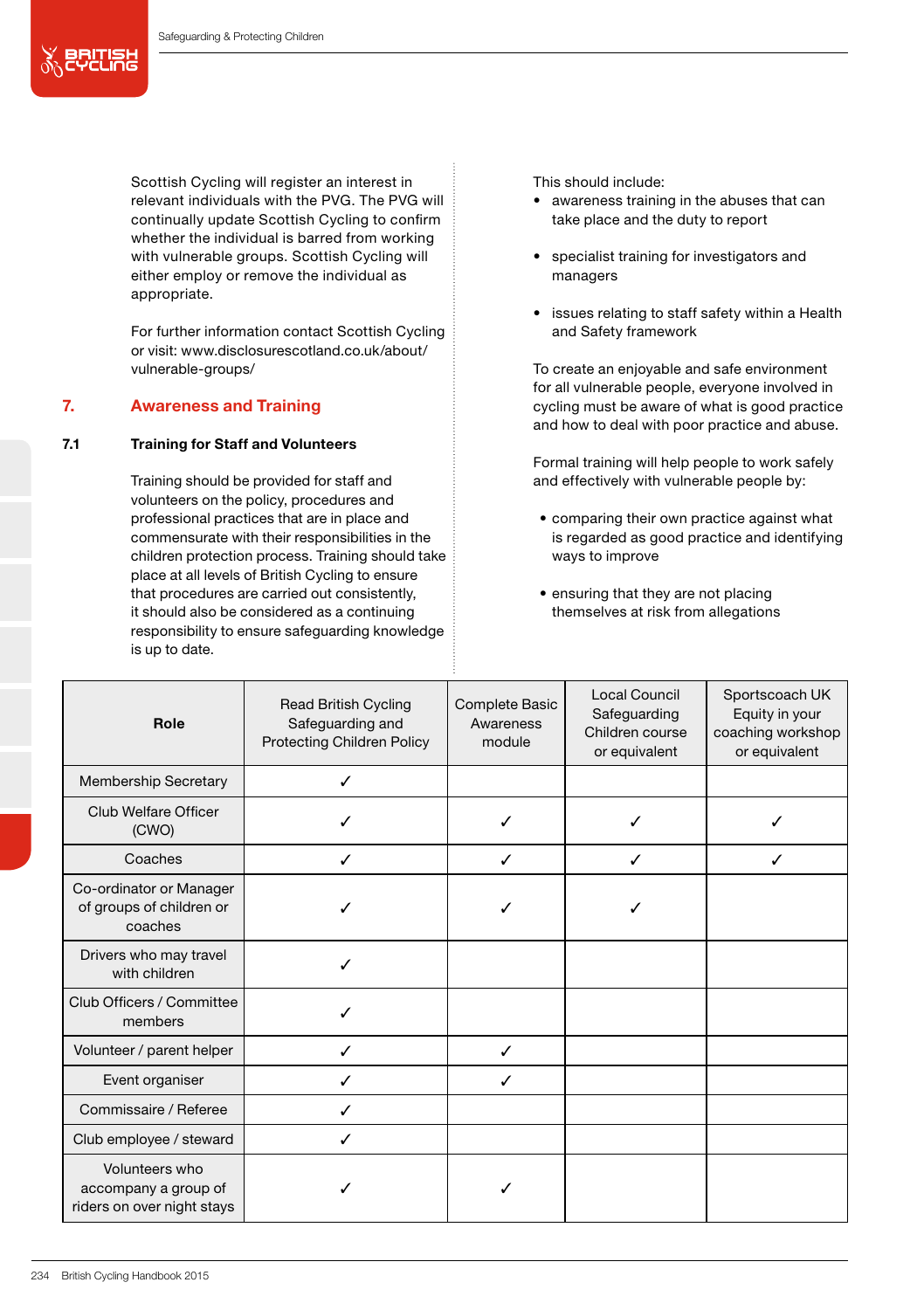

- recognising their responsibilities and reporting any concerns about suspected poor practice or abuse
- understanding the recruitment and selection procedures described (Section 6)

The CWO should maintain a written record of training and relevant qualifications of those working with children within the club. The Club Safeguarding Audit form can be used to assess training requirements and club awareness on an annual basis.

# 7.2 Recommended Levels of Awareness and Training

Within the club environment everyone has a responsibility to be aware of the Safeguarding & Protecting Children policy, understand what is good and poor practice and know what to do if they have a concern. All members should have access to the policy document at the club or be made aware that it can be accessed through the British Cycling website.

# 7.3 Training

British Cycling Safeguarding and Protecting Children workshops are accredited with the NSPCC and form part of the British Cycling's Level 2 Coaching Awards. Details of these courses can be found on the British Cycling website. These courses may also be provided by Sportscoach UK and local authorities.

British Cycling has a specific training course for Club Welfare Officers and those with designated responsibilities for safeguarding and protecting children: Time to Listen.

British Cycling will promote all safeguarding and protecting children training via regional newsletters and at www.britishcycling.org.uk

# 8. Complaints and Disciplinary Procedures

British Cycling has its own complaints & disciplinary procedure (SG 1.11) for dealing with breaches of the Safeguarding & Protecting Children Policy and procedures.

• If a case is being investigated by a statutory agency, British Cycling may suspend the individual concerned whilst this investigation is taking place. This is a neutral act and is not intended to prejudge the outcome of the investigation, but simply to remove the individual from contact with children until the investigation is concluded. Once the statutory agency's investigation is completed, and irrespective of its findings, British Cycling will assess the case following its disciplinary procedures.

- If the abuse is alleged to have been committed in the course of a person's employment, he or she will be subject to whatever disciplinary procedures and sanctions are stated in their employment contract. British Cycling may decide to await the outcome of such procedures before starting its own investigation.
- In accordance with British Cycling's Rules, British Cycling may impose disciplinary sanctions against Go Ride clubs who fail to adopt and implement the Safeguarding & Protecting Children Policy and procedures, particularly if such failures are serious or persistent. If concerns remain once a matter has been handled by the club these should be referred to the SLO who will ask the senior officers of British Cycling to decide how to deal with this and whether or not to initiate disciplinary proceedings.
- Every effort will be made to maintain confidentiality for all concerned, and consideration will be given to what support may be appropriate to children, parents, members of staff and volunteers. Support information sheets are available (SG 1.6 to 1.9) for those reporting or receiving a concern, and for those against whom an allegation has been made.
- It is not always possible to determine exact timescales for when cases will be resolved, however British Cycling will always try to ensure that all parties know what procedure will be followed and what the expected time scales are. If there is a delay they will endeavour to inform all parties why there is a delay and when any development is expected. There should not be any period without communication of more than 28 days with involved persons. Ideally case management processes should not extend over more than three months, only in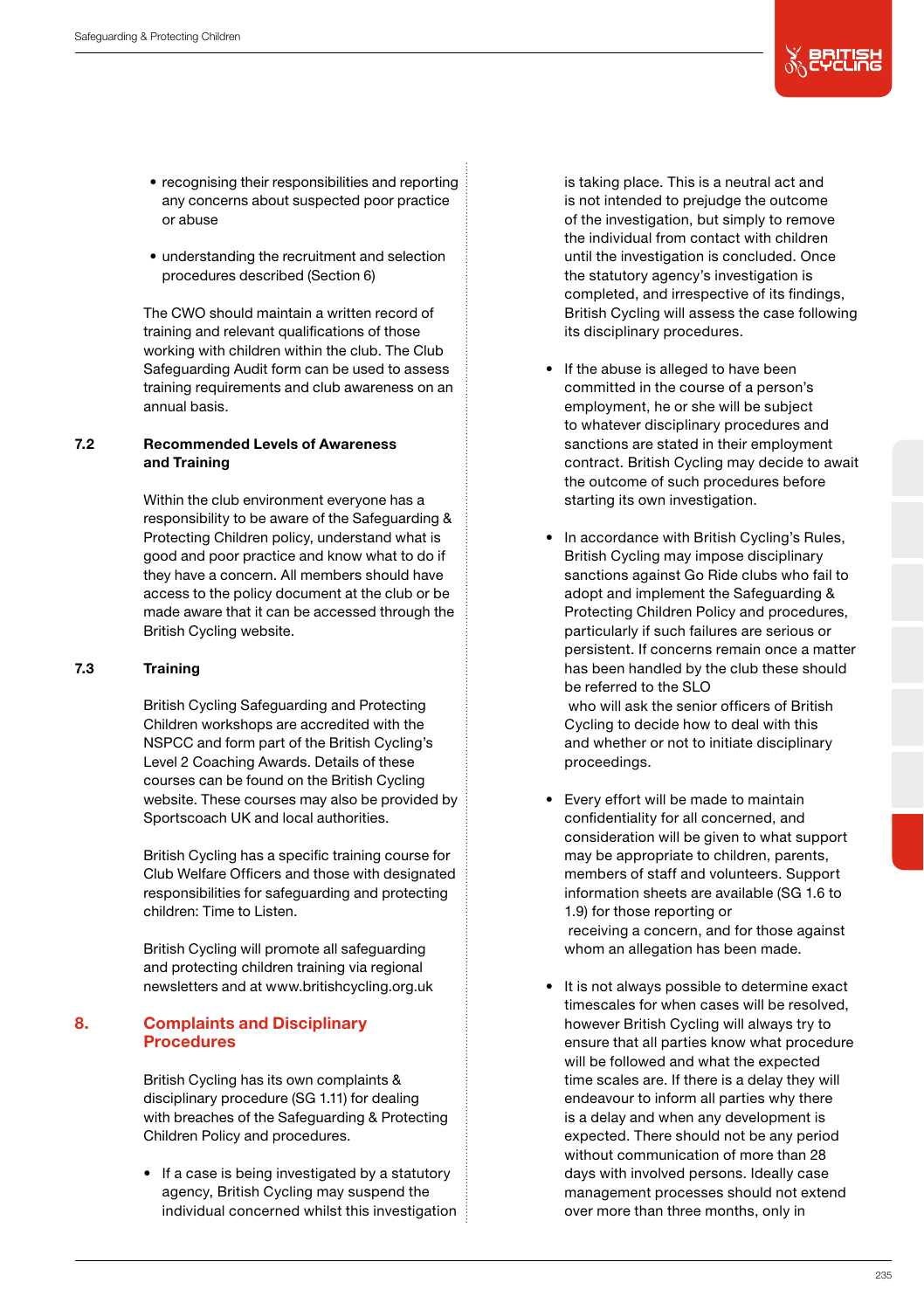义思尔思

exceptional circumstances should they extend up to six months.

# 9. Implementation and Monitoring **Procedures**

# 9.1 Safeguarding Working Group

British Cycling has created the Safeguarding Working Group, chaired by the Safeguarding Lead Officer, to progress and implement safeguarding within British Cycling to ensure it is fit for purpose in areas including training, strategy, policy and procedures. The group is made up of individuals with appropriate training and experience of safeguarding from departments across the organisation and from external child-focussed organisations.

It is the groups' responsibility to ensure :

- safeguarding principles underpin all areas of British Cycling activity and is embedded in organisational strategy
- the safeguarding Action Plan is designed and implemented
- the establishment and implementation of safeguarding arrangements is accepted and delivered at a local level
- good safeguarding practice is driven through senior management, partners and affiliated organisations
- safeguarding implementation is measured and reported
- that the needs of all vulnerable riders are met
- relevant resources and communications are child focussed
- systems are in place to monitor and record breaches of policy
- appropriate safeguarding communications are in place for a variety of audiences
- that children are consulted and provided with suitable opportunities to lead and influence cycling development
- training and education is delivered to all roles in line with British Cycling strategy

• the safeguarding policy is updated regularly to reflect legislation, government guidance and good practice

As part of British Cycling's commitment to the CPSU "Call to Action" post standards framework the organisation will complete an annual safeguarding self assessment and attend an annual safeguarding progress meeting with CPSU. This meeting will be attended by the SLO, CEO and a board member. The purpose of this is to ensure that British Cycling is compliant with good practice and embedding safeguarding thereby meeting its obligations from legislation, government and funding partners.

### 9.2 Senior Management

The British Cycling Board of Directors, CEO and Senior Management Team are responsible for driving safeguarding at a strategic level. In relation to safeguarding it is their responsibility to:

- endorse and promote safeguarding policy, safeguarding action plans and training strategy
- nominate a safeguarding champion
- ensure Service Level Agreements and funding agreements contain safeguarding conditions
- ensure safeguarding forms part of all British Cycling planning activity
- endorse the work of the Safeguarding Team and the Safeguarding Working Group
- influence partners to adopt safeguarding strategies

### 9.3 Cycling Club Self-Monitoring

A Club Safeguarding Self Audit form for clubs and other organisations has been designed to monitor their own compliance with the requirements set out in this policy (SG 3.4).

- this form should be completed by the CWO and sent to the British Cycling Development Team
- the Development Team will assess any action points from the information provided. Actions point's specific to an individual club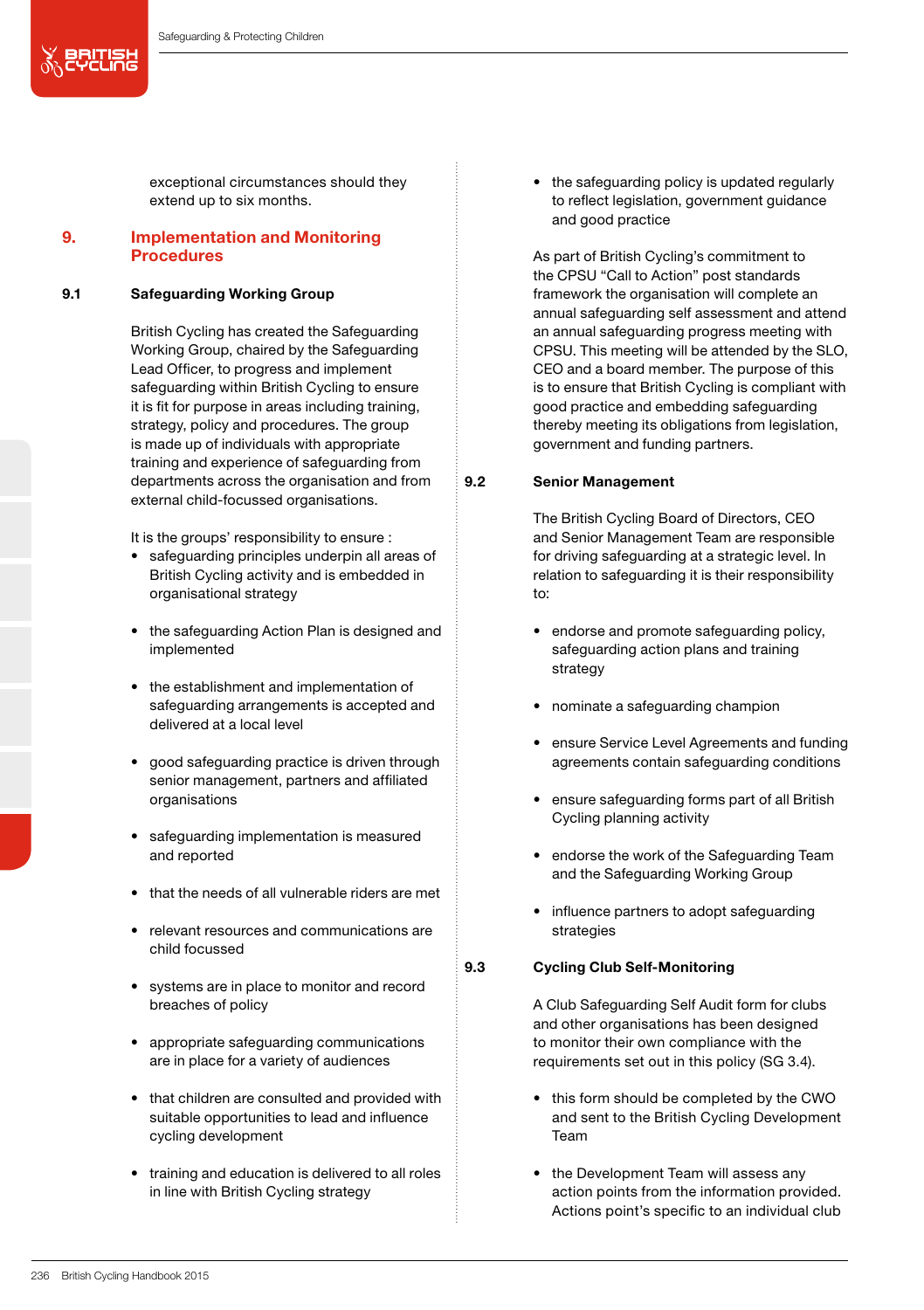

will be completed as required. Significant action points will be addressed through the Safeguarding Working Group

• actions may include the provision of training, guidance or support to individuals or clubs generally.

Clubs who have members who are children or children regularly visiting must ensure that the name and contact details for their CWO, or in the case of an educational establishment, the person with responsibility for welfare, are completed in their British Cycling Club Audit. This information must be updated, as necessary, during the year by the club secretary or other senior club officer. British Cycling should be updated of any personnel changes that occur, particularly when the club re-affiliates each year.

# 10. Safeguarding Guidance Documents

The Safeguarding Guidance documents (SG) are available to download from the British Cycling website

# Section 1: Codes Of Conduct, Disciplinary Procedures and Raising Concerns

- 1.1 British Cycling Code of Conduct
- 1.2 British Cycling Equality Policy
- 1.3 The Adoption And Application of Codes of Conduct for Cycling Clubs
- 1.4 Reporting A Safeguarding Concern
- 1.5 Anti-Bullying Guidance for Cycling Clubs
- 1.6 Advice And Support for Junior Cyclists
- 1.7 Advice And Support for Individuals Receiving A Concern Or Allegation
- 1.8 Information for those Against Whom a Complaint of Poor Practice or Allegation of Abuse Has Been Made
- 1.9 How To Report A Concern of Abuse of a Vulnerable Adult
- 1.10 Whistle Blowing Policy

## 1.11 British Cycling Case Management Procedure

### Section 2: Safe Recruitment and Vetting Guidance

- 2.1 Recruitment of Individuals with Previous **Convictions**
- 2.2 Specimen Volunteer Application Form
- 2.3 Specimen Club Personal Reference Request
- 2.4 Specimen Club Reference Form
- 2.5 Umbrella DBS Checks

# Section 3: Club, Training and Competition Guidance

- 3.1 Duty of Care When Supervising Children and Vulnerable Adults
- 3.2 Guidelines for Cycling Events
- 3.3 Cycling Event Contacts
- 3.4 Club Safeguarding Self Audit
- 3.5 Physical Contact And Vulnerable People In Cycling
- 3.6 Managing Challenging Behaviour Of Children And Vulnerable Adults In Cycling
- 3.7 Protecting Riders With Disabilities
- 3.8 Risk Assessments
- 3.9 Quick Guide To Safeguarding
- 3.10 Event Welfare Plan to be completed
- 3.11 Club Runs
- 3.12 Riders Coming and Going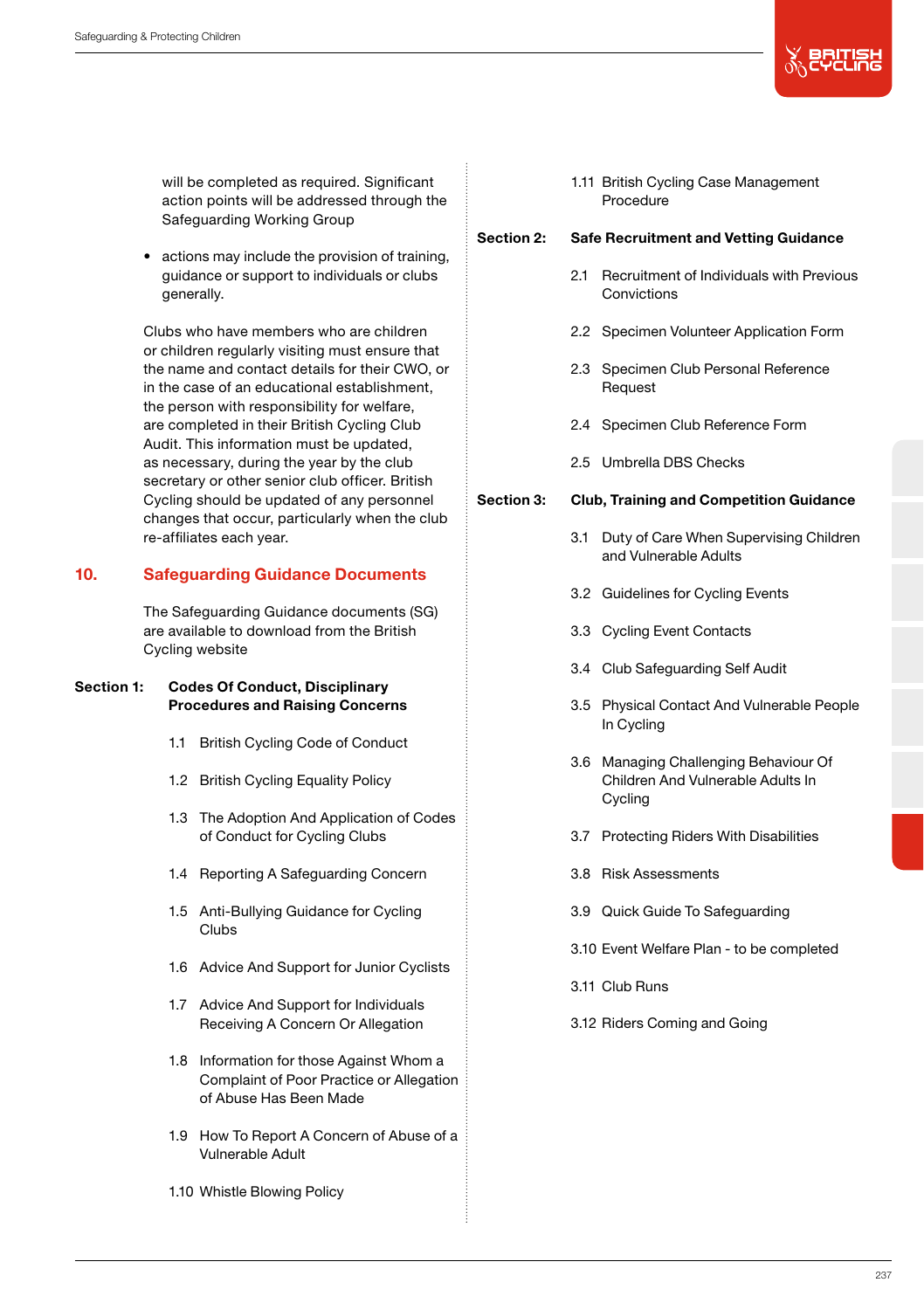**SEPTIEL** 

## Section 4: Training Camps and Residential Visits

- 4.1 Planning Residential Trips
- 4.2 Parent & Carer Consent for Residential **Trips**
- 4.3 Personal Information for Residential **Trips**
- 4.4 Away Event Checklist
- 4.5 Away Events Feedback Form

# Section 5: Use of Social Media and Information Sharing

- 5.1 British Cycling and Information Sharing
- 5.2 Using Social Networking Services and Social Media
- 5.3 Instant Messaging : Safeguarding Guidelines
- 5.4 Safeguarding and Photography